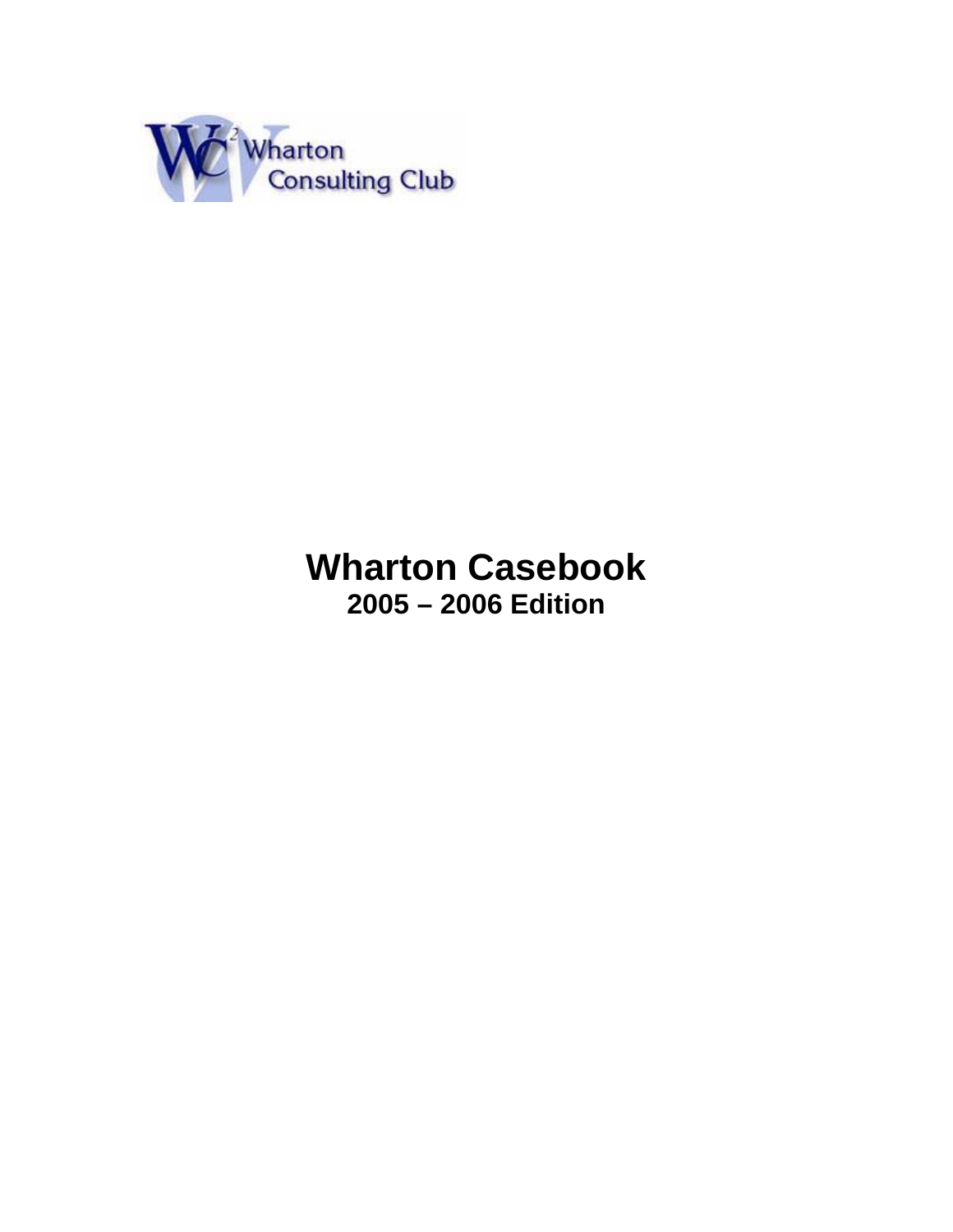## **Table of Contents**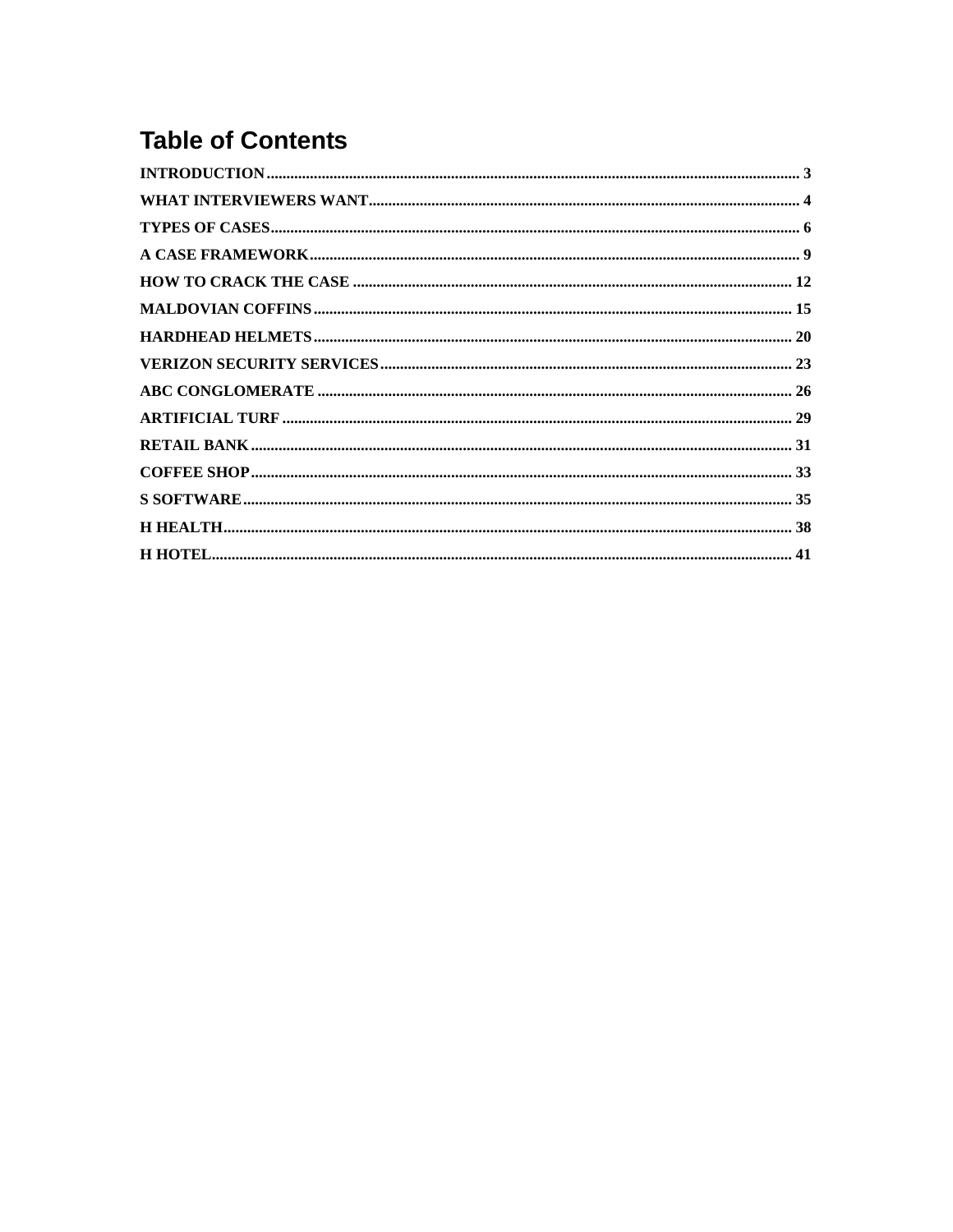## **Introduction**

Being able to confidently and consistently crack cases is an absolute requirement to getting a job in consulting. You may be at the most prestigious business school, have a stellar résumé, and be the lead in Follies – that will get you the interview. Once you get to the interview however, everyone is on the same ground. To get the job you have to ace every one of the cases.

Fortunately, case interviewing is a skill that is fairly easy to learn with sufficient practice. Even those without a prior business background can do well. Success with cases really just comes down to four key factors: approaching the interview in a confident, friendly and conversational manner; being organized and methodical in your approach to solving the problem; having a solid command of a framework for probing the issues of the case; and practicing until all of the above comes naturally, even under pressure.

When you first start doing cases, they may seem daunting and you may doubt your ability to ever achieve mastery. However, if you practice cases with a partner consistently over the 3-4 weeks before interviews, you will very likely be ready on game day. As with everything, practice makes perfect.

This guide was written to give newcomers to the interview process a primer on what to expect in interviews, ways to approach cases, and how study for them. The ten cases included in the second section are actual cases given to Wharton students in the 2004- 2005 recruiting season. While you are not likely to get one of these cases when you interview, practicing them will give you a very good idea of what to expect when you get into that interview room.

Good luck and have fun!

Vice Presidents – Member Education:

Matthew Kropp Tammy Hao-fan Lin Mazen Haffar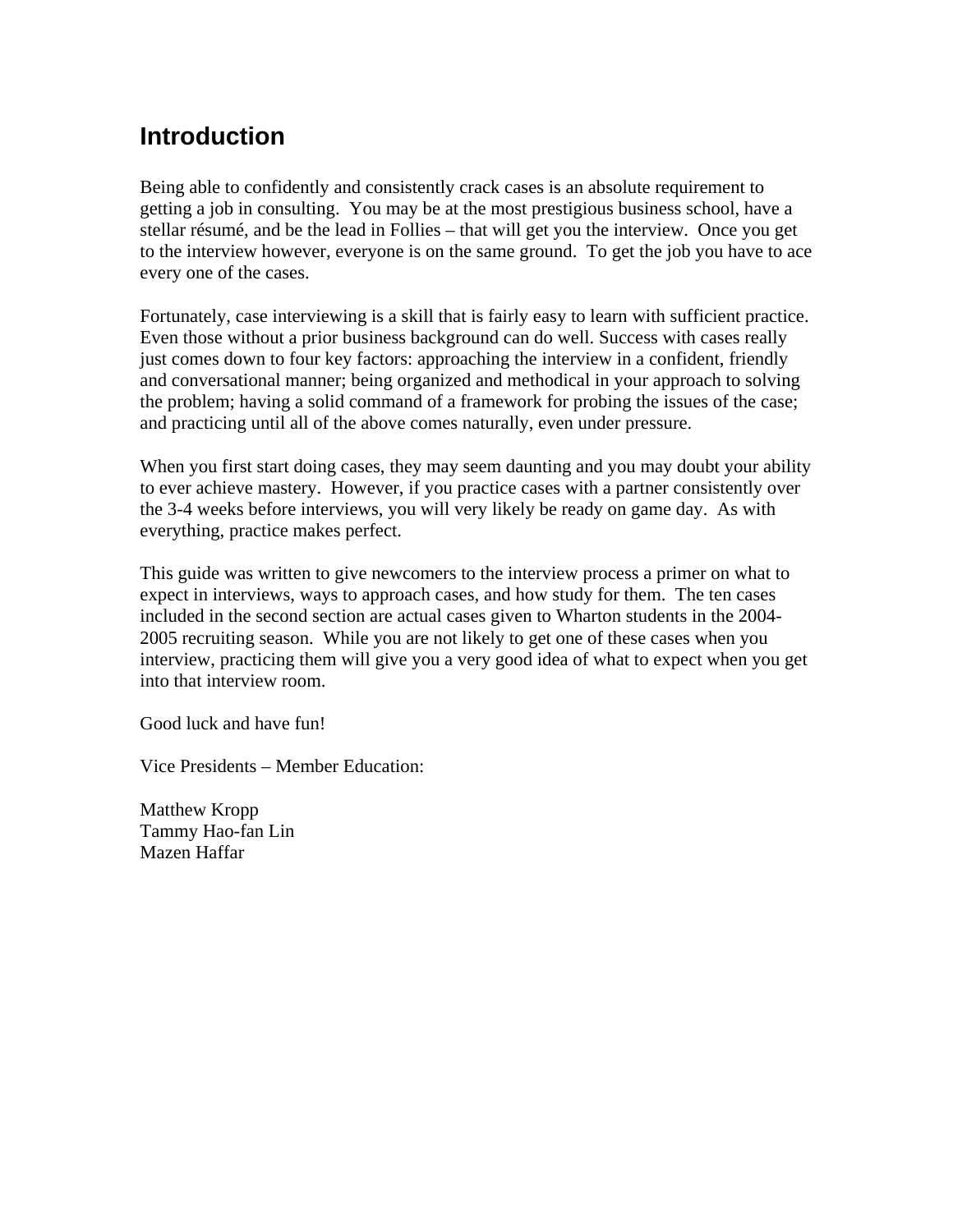## **What Interviewers Want**

The business of consulting is all about charging clients large sums of money to tell them what you think. For them to value your services they need to have confidence in what you are telling them and they need to like working with you. Consulting firms therefore are looking for a few key traits in their candidates.

They need to know that you are smart – but this is pretty much a given for you to get to this point. So beyond this, they want to know that you have the mental "horsepower" to be able to solve client problems quickly with incomplete information. The case is therefore designed to give you a broad, open-ended problem with very little information, forcing you to probe for more information and make rational assumptions where information is lacking. They will ask you both to contemplate expansive concepts through brainstorming, as well as dive into detailed analysis under pressure. Every case is different and case formats differ between firms, but in general they are all trying to see how well you think under pressure.

Having mental horsepower still isn't enough. For this to be of value to the client, you must be able to communicate your ideas clearly and convincingly. So the interviewer will also be taking careful note of how you approach organizing your questions, presenting and validating your ideas, and formulating a conclusion. You must be confident in your questioning and presentation, and you must proceed through the case following an orderly plan and arriving at a concise conclusion. Imagine that you have been turned loose at a client on your first day and the CEO just stopped by to ask about what you have concluded so far – the interviewer wants to be confident that you could handle such a (realistically possible) situation.

It is often difficult to get relevant information out of a client. Your interviewer likewise will not spoon feed you any of the information that you need to solve the case. **Because of this, it is imperative that you are always driving the case***.* The interviewer will give you an initial problem to solve, but from then on it is your show. She may ask you specific questions or request a certain analysis from time to time, but do not get distracted from your mission: You are to solve the initial question asked and you only have 20 minutes to do so. You must start the case by asking questions to dig for data. If the interviewer asks you to perform a specific analysis, do so, but always return back to the driver's seat; otherwise you will find yourself at the end of the 20 minutes without a conclusion.

Imagine the interview is like an Easter egg hunt. When you start, you have no idea where to look for the key information, so you must plan a search path to avoid haphazardly digging for clues in various different places. As the interview progresses, you will gain a clearer and clearer picture of the business problem and will be able to steer your line of questioning towards the key facts of the case. You are looking for the egg in the case  $-a$ sort of "aha" moment – that puts into focus the key problem faced in the case. Once you finally feel that you have enough information (or if you are within five minutes of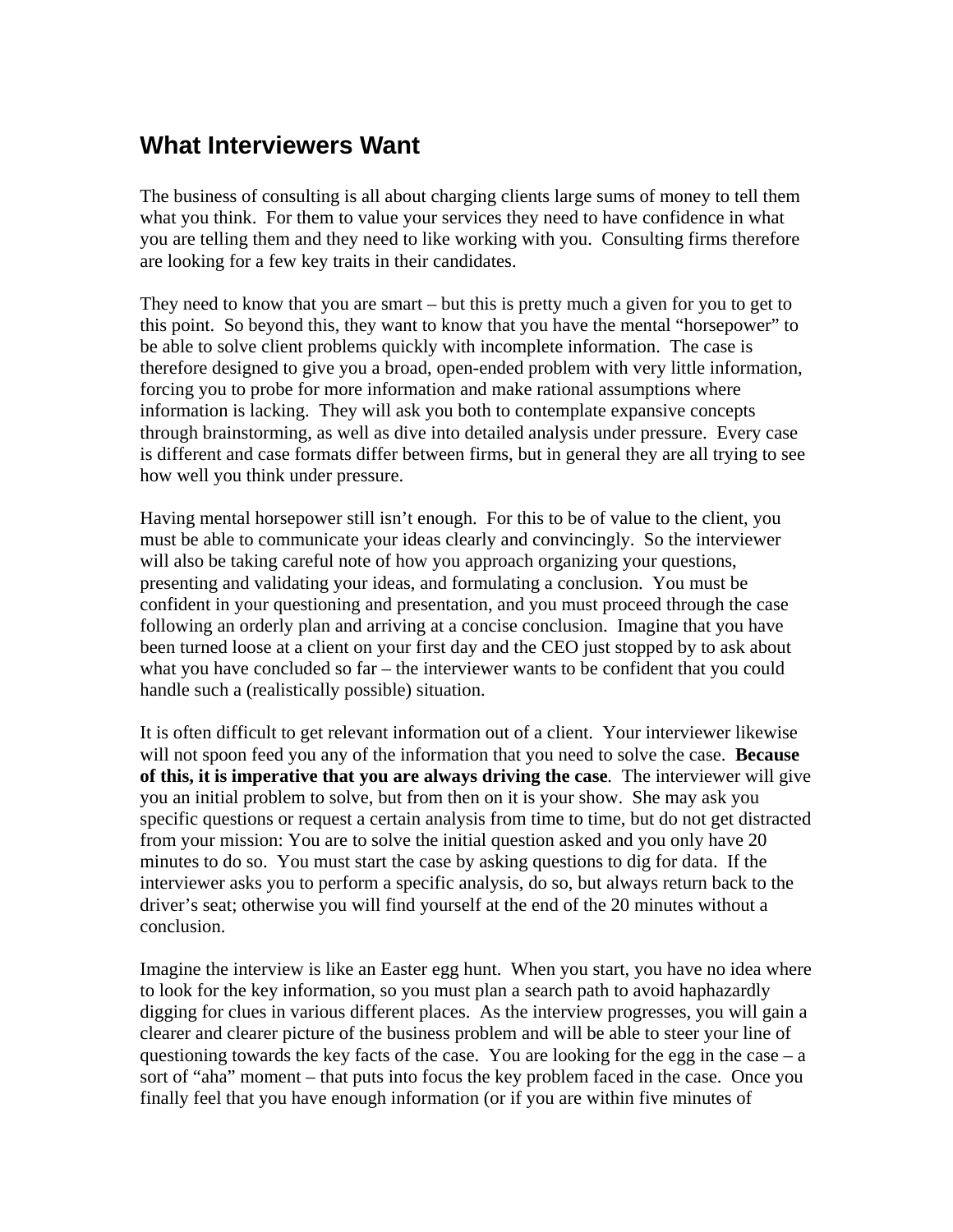running out of time), you need to bring the case to a close by **directly answering the question posed** and providing logical support for you answer based upon the facts discovered during the case.

Let me emphasize: **You must answer the problem posed by the case to pass the case interview.** During the interview process, each interviewer will see a dozen or more candidates, but will only advance a couple to the next round. You may have been polished, confident, and likeable, crushed the analytics of the case, and answered every question posed by the interviewer with ease, but if you didn't address the problem of the case you are not likely to stand out as one of the one or two stars that the interviewer is going to recommend that day.

Note that you don't necessarily need to have the "right answer." Often you will be asked to come up with your own assumptions for different facts in the case, and therefore the final answer may vary from candidate to candidate. What is important is that you have made a concise conclusion that is consistent with the facts given and assumptions that you have made. Interviewers like to say that you are exploring a business problem together. If you have a good rapport with the interviewer you may take the case in any number of directions. This is fine – just be sure to come to a conclusion.

Don't be tempted to hedge in your conclusion. Cases generally ask you either for a recommendation ("Should company X invest in expanding production?") or for the answer to some problem ("What is the market for Silly Putty?"). Do not say something like "Expanding production is good because it will lead to increased market share and will help defend against the strengthening competition. On the other hand, it may increase fixed costs to the point that the firm becomes unprofitable." Take a stand, back up your reasoning with logic and facts, and know when to shut up and finish the case.

So you muddled your way through 15 minutes of questioning, managed to formulate a concise and (hopefully) correct conclusion, and fought the urge to keep talking about the case. You're almost done. Not all interviewers will do so, but you should try to get them to give you feedback about the case that you can use for your next case. If you had a good discussion about a real-life case and came to a definite conclusion, it is often easy to ask "so what actually happened?" Interviewers often use their own cases and are happy to talk about what they did. This is an excellent way to gauge how well you did and to find out what areas of questioning you might have missed.

Finally, remember that the interview isn't over until you are out the door. Collapsing in despair after the case is over does not convey the sense of confidence and poise that you are going for. No matter how poorly you thought it went, stay upbeat and act as though you had a challenging but enjoyable experience and thank your interviewer for his time.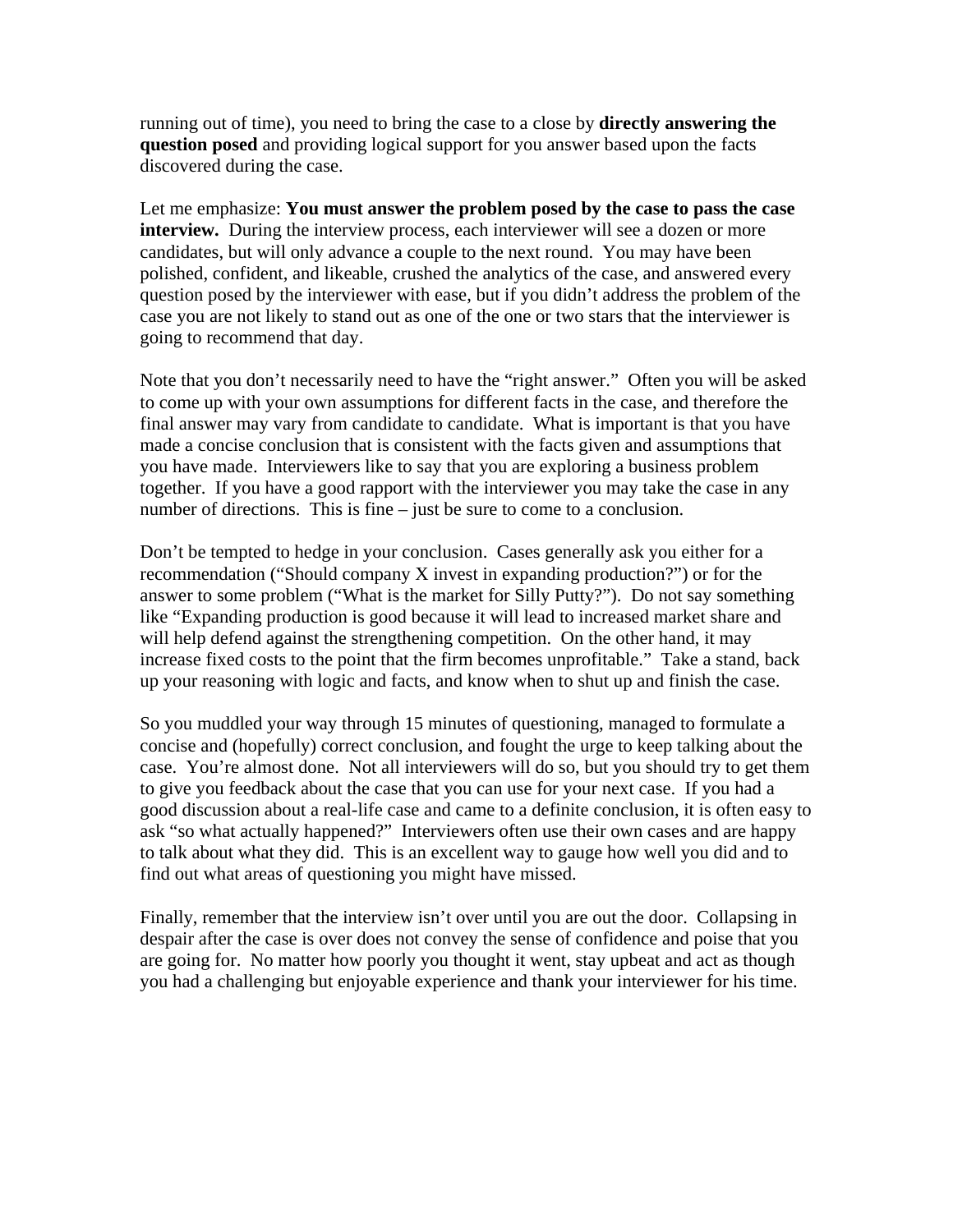## **Types of Cases**

As you interview with different firms, you will likely encounter a number of different variations of the case interview. It's a good idea to know beforehand what types of cases you might encounter. Below are a number of different case styles that companies used in the 2004-2005 recruiting season.

**Standard Case** – Most case interviews will be of the style contained in this book and in the David Ohrvall casebook. These cases generally ask you to consider a broad business problem and come up with a recommendation for responding to it. In some cases, the interviewer may provide a substantial amount of data either verbally or in the form of charts or graphs. Other times, the interviewer will provide no facts whatsoever and ask you to make reasonable assumptions for all case facts. These cases will always require you to drive to a conclusion.

**Market Sizing Case** – Market Sizing cases are not common in MBA interviews, though you may encounter one. In these cases, you are simply asked to estimate some unknowable amount. This could be estimating the market for Silly Putty in the US. It could be estimating the number of ping-pong balls that would fit in a football stadium. Solving these cases is all about coming up with reasonable assumptions, approaching the problem clearly and logically, and crunching the math correctly.

**Command and Control Case** – McKinsey has begun using cases in which the interviewer takes substantial control over the interview, essentially incorporating Market Sizing type questions into a broader Standard Case. These cases can be difficult because you must maintain control over the case in order to reach a reasonable conclusion, yet the interviewer will periodically derail your questioning to have you solve a particular problem. The key here is to keep moving quickly, addressing the problems they pose and then moving on in your questioning.

**Crunch and Interpret** – Some cases will be simply about the numbers. You may be given a graph, a chart, or even a set of equations and be asked to analyze the data to answer a particular question. ZS used this format for their first-round interviews with a series of slides, starting with a graph, then a table of data, and finally an equation. Candidates were asked to analyze the data presented in each slide and then reach a final conclusion that synthesized all of the data provided. In these cases, you don't need to worry about driving the case because the interviewer will be doing that. Instead, focus on getting the math right and trying to pull insight from the data provided. Be ready to provide a concise conclusion that pulls together everything that you have discovered.

**Read and Discuss** – Monitor used a case format for their first rounds that involved reading a three-page case in a short period of time and then discussing the case with the interviewer. The interviewer asked questions about the case that required both synthesizing information from the overall reading, as well as pulling specific numbers and performing analysis. These cases are difficult because you will have very little time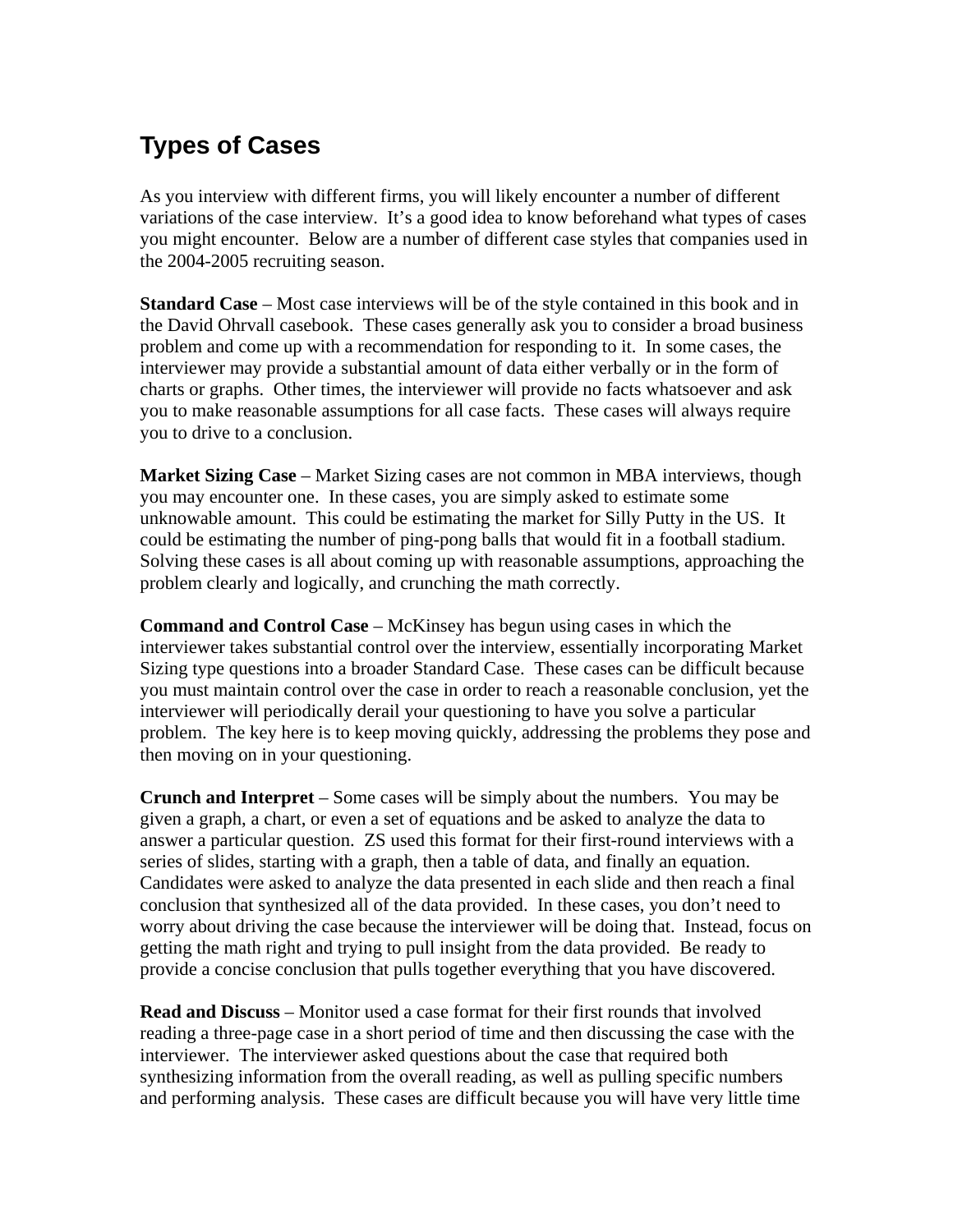to read the case, but must still be able to pull the case facts from memory and analyze them. Take a deep breath and read the case quickly but carefully, underlining or noting key facts in the case so that you can more easily find them when you need them.

You still need to drive these cases, but doing so is more difficult since the interviewer will be asking a number of specific questions. Try to put the case into an overall question that needs to be answered (e.g. "Is this a business we should enter?") and then approach the analysis of the interviewer's question in this light.

**Present to the Board** – A variation of the Read and Discuss case was used by ZS and Monitor in second round interviews. Candidates were given a larger amount of case and other supporting materials to read and had 40 minutes to read them and then prepare a presentation to the board of a fictional company. At the end of the 40 minutes, the candidate was asked to come into a room where 4-5 interviewers were playing the role of the board. The candidate then had to present their findings and answer (sometimes aggressive) questions from the board. To ace this case, you must be able to maintain composure and present well. Because you will not have a chance to ask questions while you are formulating your recommendation, the dynamics of the case analysis are a bit different. Make assumptions, draw clear conclusions, and stick to you guns in the presentation.

**IT Case** – DiamondCluster and the Booz Allen Hamilton IT practice perform IT-specific interviews which will combine a Standard Case with a deep dive into associated IT technology. In first-round DiamondCluster interviews, candidates were asked to solve a business problem relating to poor automation of sales force activities. Once the candidate diagnosed the problem, they were then asked to describe an IT solution that would solve the problem. You will not get these interviews if you have no IT background, but if you do, definitely expect to be tested on your knowledge.

**HR Case** – KPL conducted its case interviews in a manner fitting with their focus on the organization aspects of strategic implementation. Candidates were asked to start solving a Standard Case. After about five minutes of a typical case when the overall problem had been diagnosed and some solutions posed, the interviewer then stopped the case and switched gears, asking how the solutions would be implemented from an HR perspective. The recommended solution would have created significant impact on morale and answering the case well required a display of empathy in the solution.

**Stress Case** – While not different in format from a Standard Case, these cases are distinguished in that the interviewer attempts to throw you off your game by creating an environment of high stress. Often, the problem will be fairly straightforward but the interviewer will give little or no information and then be stone-faced or even combative in response to the candidate's questions. In one interview last year, a candidate was given a graph and no information and asked to interpret the situation. The interviewer would not provide any more information, so the candidate postulated different scenarios that might account for the graph. The interviewer's response to each incorrect hypothesis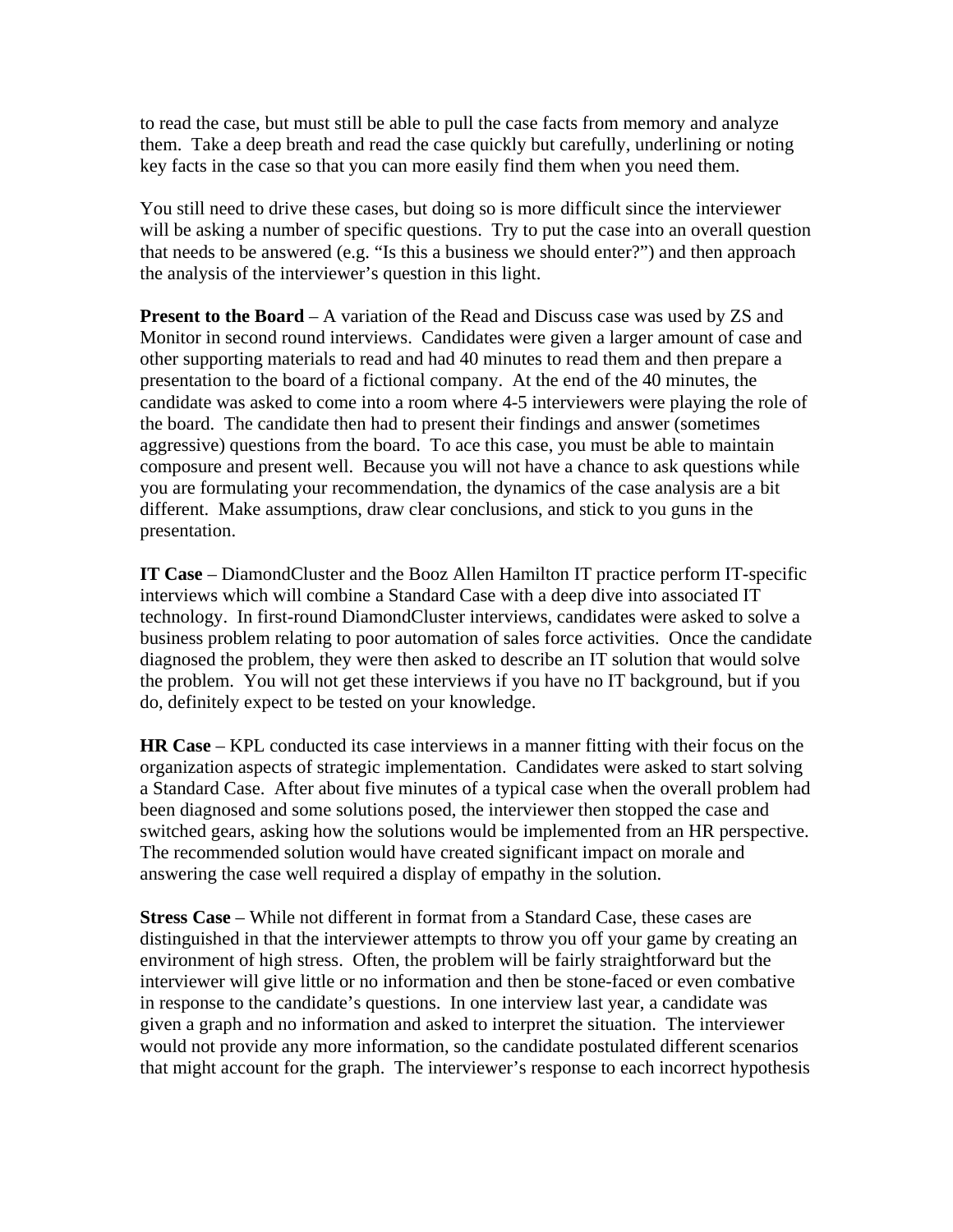was a curt "No, that's wrong." The key to mastering a Stress Case is realizing that you are in one and keeping your composure.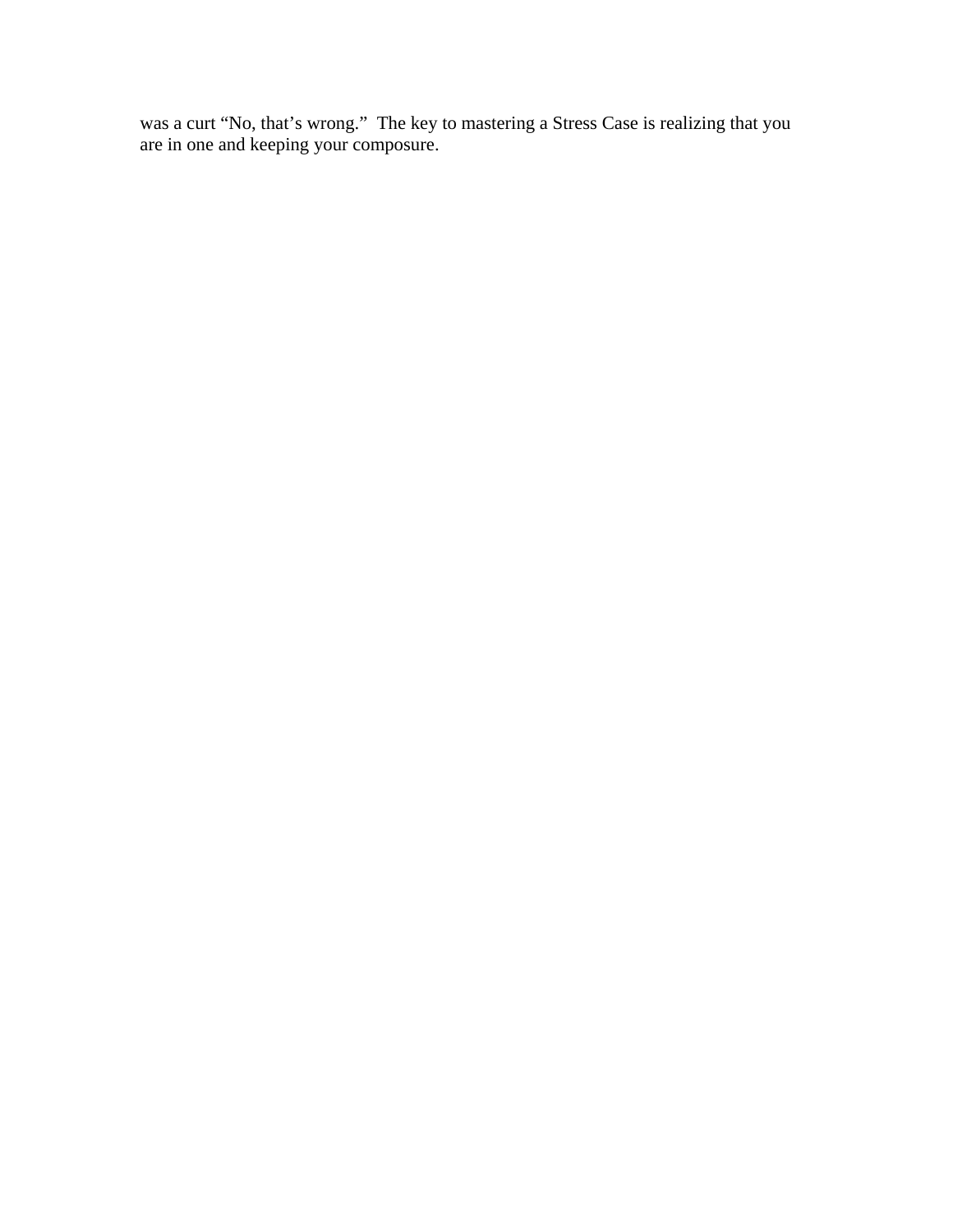## **A Case Framework**

Having a framework memorized and at your fingertips is essential to doing well in cases. The framework allows you to quickly pull up areas for questioning and exploration without having to think. You should use a framework that you can remember and that makes sense to you. It is essentially a starting point for your planning that you can use to help you through the initial moments of panic as you start the case.

A framework is not, however, a map of how to solve any particular case. It seems that many people get caught up trying to fit a framework to a case and completely miss the point of the case. You need to practice using the framework as a guide throughout your practice cases, so that when you get to the real thing, it is second nature.

There is a framework presented in the Ohrvall casebook that is quite complete and that many people use. If it works for you, then by all means use it. I, for one, found it to be somewhat overcomplicated and found that I had a hard time mentally navigating through it in order to come up with my plan for a case. As a result, I developed a simplified framework that still covered same overall elements, but in a more linear fashion. This framework is described below.

And what about the 4 C's, 5 P's, Growth-Share Matrix, or Porter's Five Forces? Don't get confused between business analysis frameworks and a framework for approaching case interviews. Trying to analyze a case based on the 4 C's is a recipe for failure. These types of frameworks are useful for analyzing aspects of a case and will definitely add to your credibility if you can appropriately pull them out. For instance, if your plan is to investigate profit drivers first, then customer segments, supplier relations, and finally competition, using Porter's Five Forces as a way to synthesize your findings into an analysis of the attractiveness of the industry would be completely appropriate. But using Porter's alone would completely miss the profit drivers and thus might miss the key to cracking the case.

So how do you use the framework? After the interviewer has given you the introduction to the case, you will want to ask for a minute to plan your approach. In this time, you must quickly develop a set of three to five major areas of the business to investigate, such as drivers of profitability and/or cost, sources of competition, changes in customer needs, etc. You are trying to figure out some problem or opportunity for the company in question, and these investigative areas are your first best guess as to where these problems lie. You will not know at this point exactly where to look, but if the interviewer says that profit margins have been declining, it's a good bet that either revenues have been hurt or costs have increased. These would be two very good areas to begin questioning about.

Think of the framework, then, as a mental checklist that you can run down to be sure that you are covering all of the bases. You will want to pick the 3 to 5 most likely areas for exploration based on your initial assessment of the problem. Some of them will likely be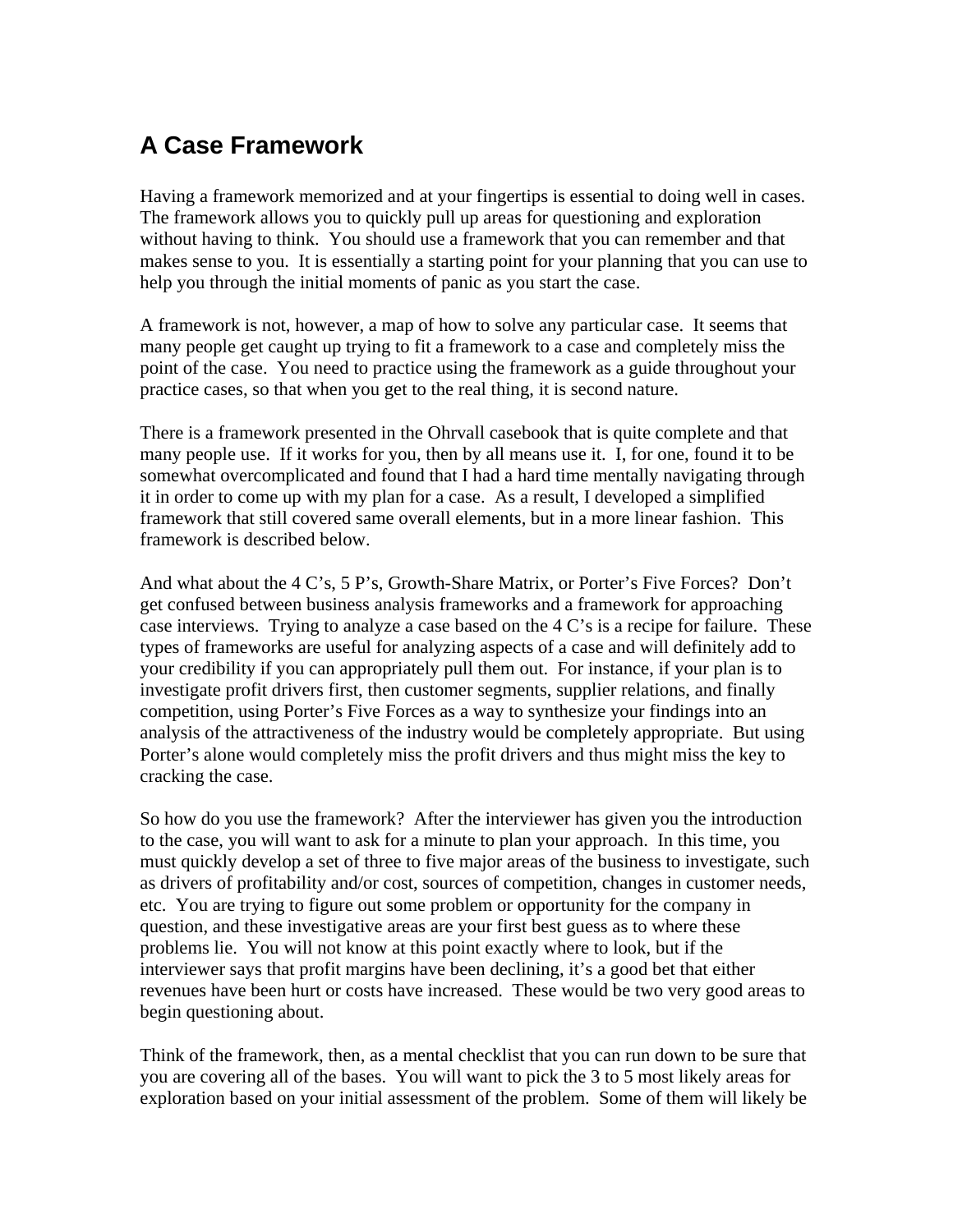unimportant. You also may discover other areas that are important once you get into questioning. Your initial plan is therefore not set in stone and your interviewer will not think less of you because you included an irrelevant topic. But if you leave out an important area for investigation, it is likely that you will miss the point of the case and not be able to come to a conclusion.

The WCC framework breaks down into 8 major topics. These are the topics that you must memorize and be able to recall easily under pressure. Each of these topics then has a number of sub-topics that you can use to direct you exploration. It is less critical to memorize these topics than to be able to come up with drivers for each topic that are relevant to your case. With a little practice, you should be able to quickly write down 3 to 5 major topics and then 2 to 4 subtopics for each case you encounter. This forms your plan for attacking the case.

| <b>Major Topic</b>           | <b>Possible Drivers</b>     |  |
|------------------------------|-----------------------------|--|
| Revenue                      | Volume                      |  |
|                              | Price                       |  |
|                              | Product                     |  |
| Cost                         | <b>Variable Costs</b>       |  |
|                              | <b>Fixed Costs</b>          |  |
| Competition                  | <b>Rivals</b>               |  |
| <b>New Entrants</b>          |                             |  |
|                              | Substitutes                 |  |
| Customers                    | <b>Market Size</b>          |  |
|                              | Segments                    |  |
|                              | <b>Needs</b>                |  |
| <b>Supply Chain</b>          | Suppliers                   |  |
|                              | <b>Distributions</b>        |  |
| Processes                    | Manufacturing               |  |
|                              | Marketing                   |  |
|                              | <b>Sales</b>                |  |
|                              | Distribution                |  |
|                              | <b>Customer Service</b>     |  |
| Core Competencies<br>Company |                             |  |
|                              | <b>Cost of Capital</b>      |  |
|                              | <b>Brand</b>                |  |
|                              | Organization / Incentives   |  |
|                              | Controls                    |  |
| Macro                        | Legislation                 |  |
|                              | Unions                      |  |
|                              | Technology                  |  |
|                              | Economy                     |  |
|                              | <b>International Issues</b> |  |

So let's see an example of using the framework for a case. Imaging the interviewer has just asked you the following: "ACME Gloves is the leading manufacturer of latex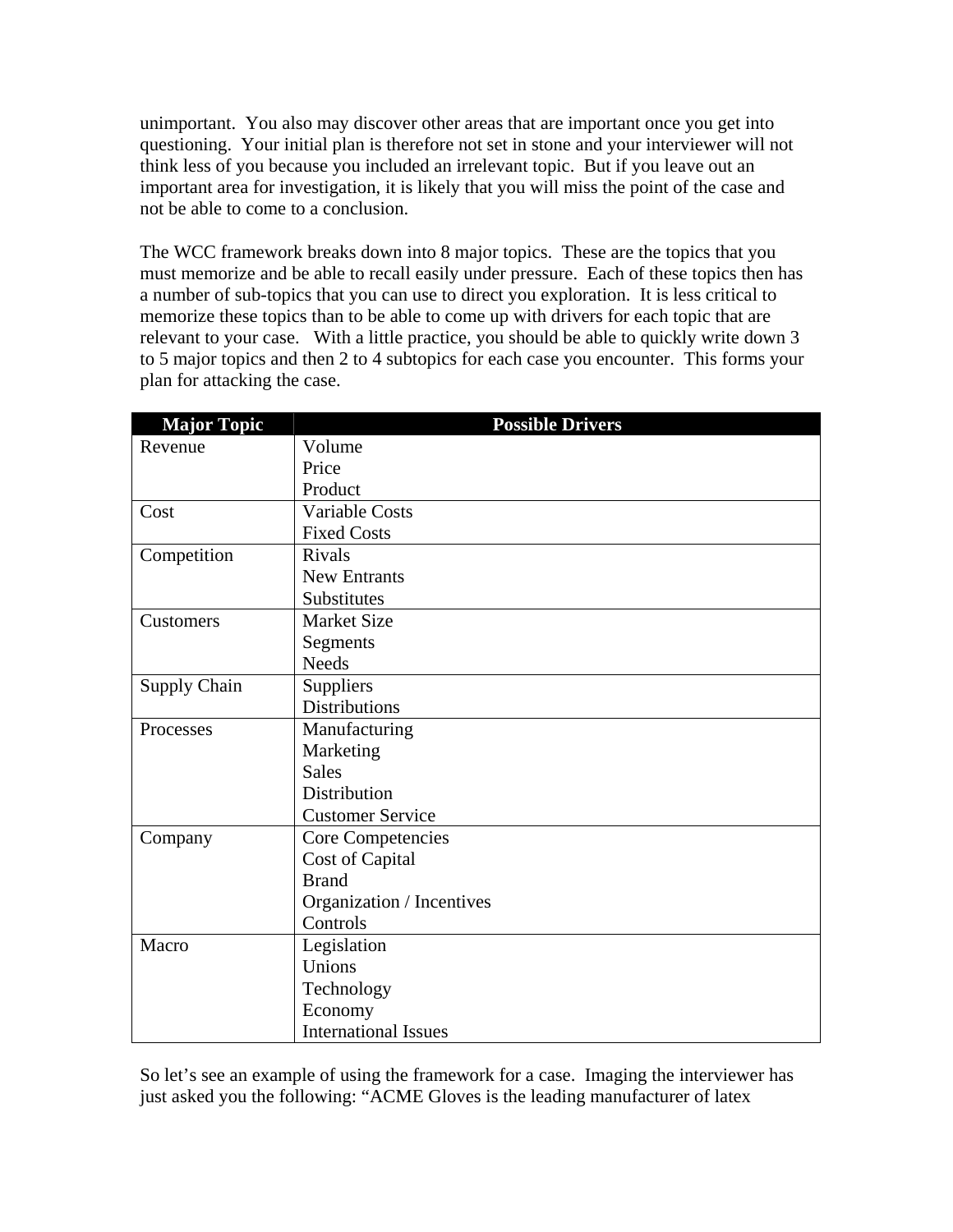surgical gloves. Recently, they have seen significant price erosion and are losing share in their market. The CEO believes that there are still significant growth opportunities for his product and has asked you to develop a strategy to exploit them."

Now you will need to develop a plan for attacking the case. Here is where we pull out the framework and look for major topics that may be relevant to the case. Take a moment before you read on to come up with you own list of relevant topics.

Here is what I come up with:

- 1. Competition
- 2. Customers
- 3. Supply Chain
- 4. Revenue

You might come up with a different list, but here is my reasoning: Clearly we are looking for ways to grow the business, probably by repositioning the company in a new market as a response to a competitive threat. So understanding the competition and possible customer segments will be critical to understanding where we might reposition the company. If we are investigating entering a different market, we clearly must understand how our distribution network (as part of our Supply Chain) may provide a competitive advantage (or lack thereof). Finally, we will need to know how much of a growth opportunity any new market positioning may provide.

You might also include an investigation of cost position relative to competitors, or question the impact of regulation given that this is a medical product. I left these out, however, because they seem like secondary issues (at least at first blush) and I can always investigate them further if it becomes clear that they are important.

Now within each of these major topics, what drivers would want to investigate? Here are mine:

- 1. Competition
	- a. Rivals Who are they? What is their relative share? How are they positioned relative to us?
	- b. New Entrants Is there a credible threat of new entrants?
	- c. Substitutes Are we worried about other products serving as substitutes?
- 2. Customers
	- a. Segments What new segments might we be able to pursue?
	- b. Needs What are the needs of each segment?
- 3. Supply Chain
	- a. Distribution Do we have the capability to reach a new customer segment?
- 4. Revenue
	- a. Volume What the size of a new target segment?
	- b. Price What price point can we hit?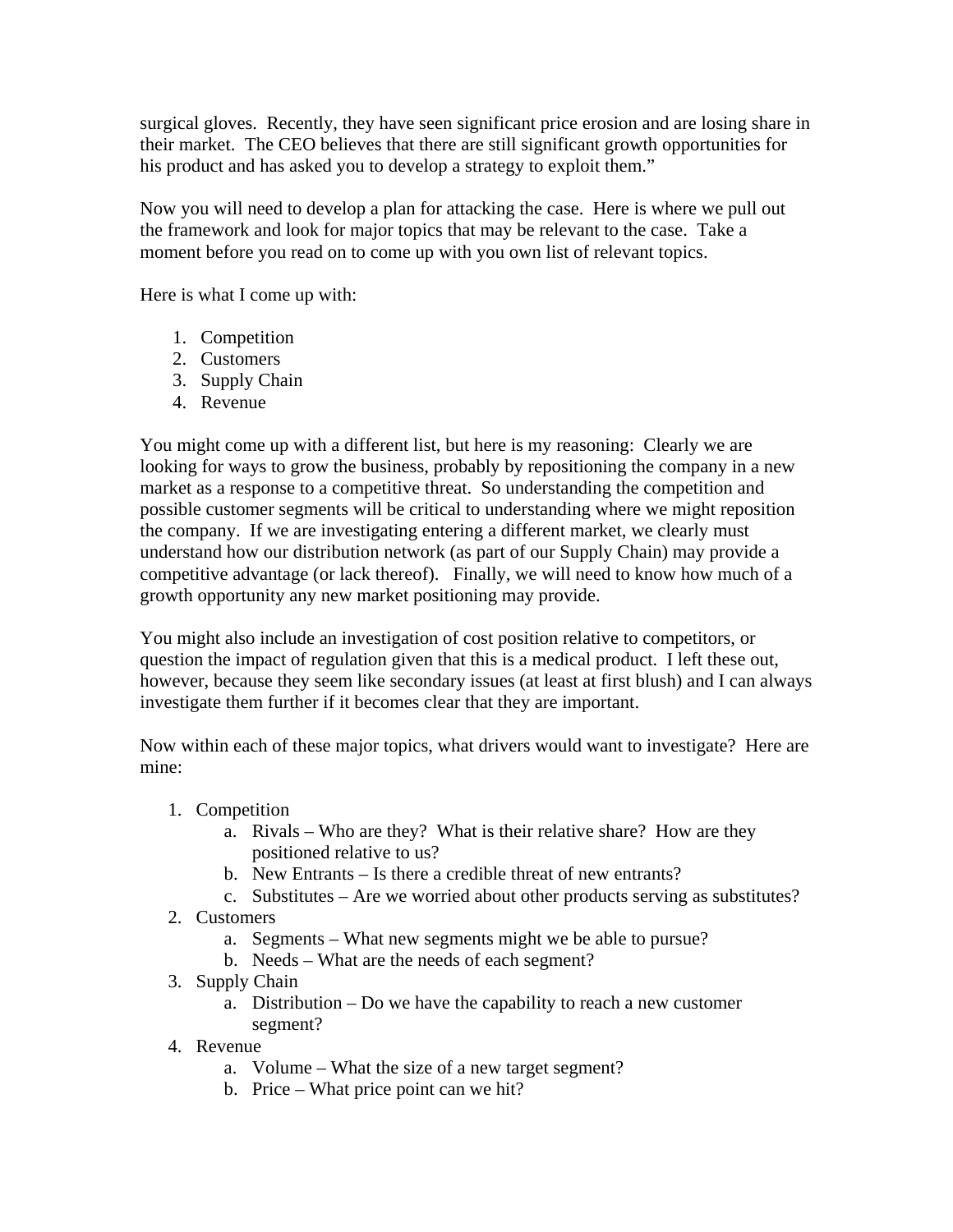## **How to Crack the Case**

Now let's pull everything together into an approach to solving cases. Most cases should follow four stages: listening to the question, planning your approach, probing for information, and reaching a conclusion.

**Listening to the Question** – Many cases will involve a data dump at the beginning of the case where the interviewer shares a large amount of information following the statement of the case problem. You must take notes effectively at this stage because you are not going to want to ask her to repeat this information if you need it later. Take notes neatly and in an organized manner. Writing your notes in the style of slides with a title and bullets will help you keep organized and shows that you are already thinking like a consultant.

When practicing cases, figure out what information you need to write down, and what you can simply commit to memory. You don't want to be asking the interviewer to pause while you write down every word. More likely, you will need only to write down numbers and note key facts, but leave contextual information to memory. You may, however, want to write down the core question that you are trying to solve as a reminder to be sure that conclude the case properly.

**Case Planning** – Once the interviewer has stated the problem and provided any initial information, you need to take a moment to plan your approach to the case. Rather than simply falling silent while you plan, ask the interviewer for a minute to plan your approach. Be careful here – after practicing many cases, people often fall to asking for this time in shorthand: "Could I take a minute?" Remember that in the interview, impression is everything. Have an articulate and polite line ready for your interviewer, such as "I would like to develop a plan for approaching this problem. May I take a minute to do so?"

In most cases, the interviewer is expecting this and will oblige. Be ready, however, for a Stress Interview where the interviewer may decline (politely or not) to allow you to take a minute to plan. In this case, you must comply and move forward immediately with your probing. While doing this, you should still sketch out a plan in your head to attack the problem and stay in control of the case.

Now that you have a minute to think, pull out your framework and start devising a plan. You will want to identify 3 to 5 major topic areas to investigate and the appropriate subtopics for each. Write each major and sub topic on your note paper in a neat manner that you can share with the interviewer. I suggest that you use one complete sheet of paper to do this and format it as you would a slide. The layout of the slide is not important as long as it clearly shows your topics of investigation and can be clearly followed by the interviewer. This slide becomes your roadmap for the case and you can refer to it throughout the interview to keep both yourself and the interviewer on track.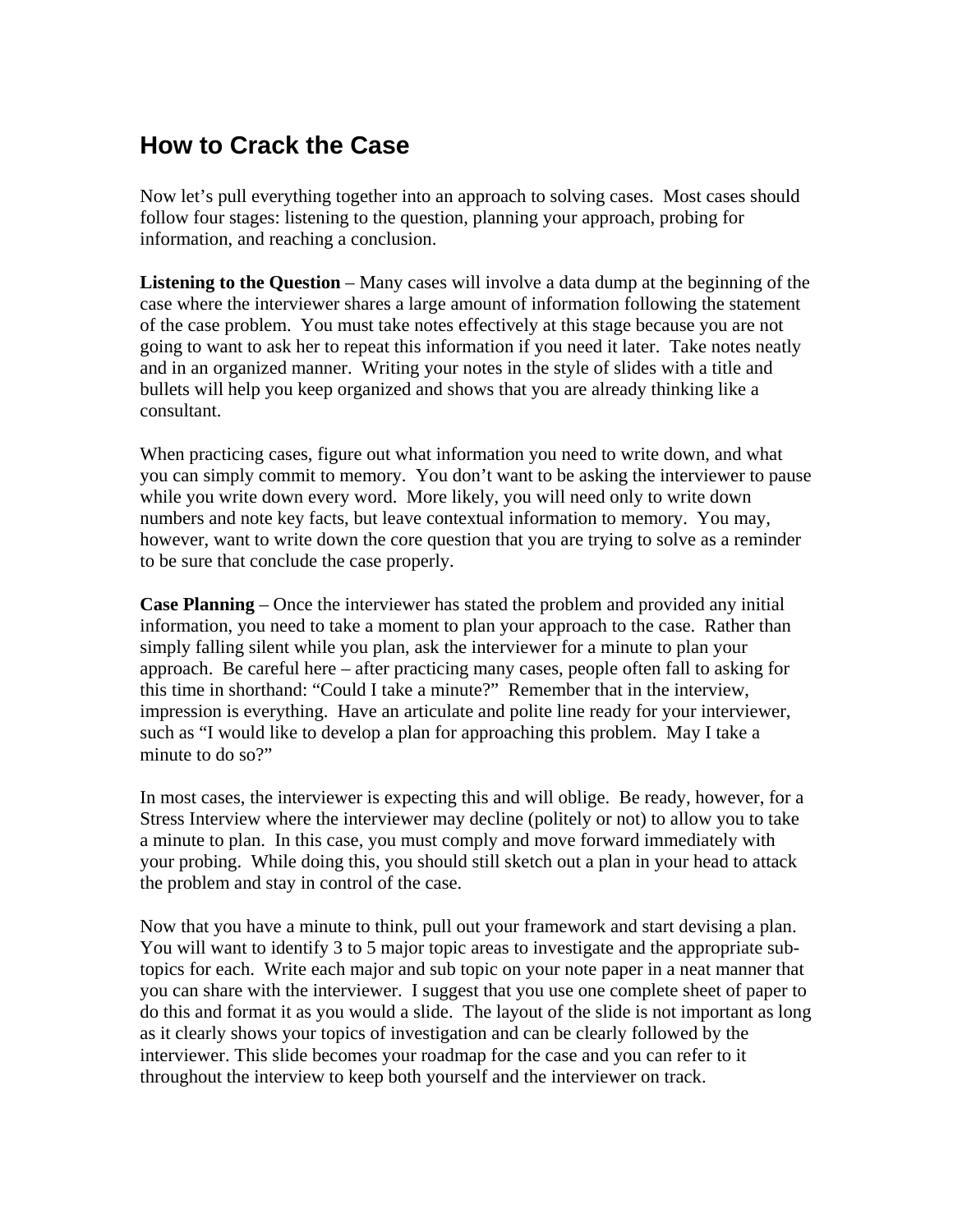

### **Figure 1: Sample Plan Slide**

**Probing for Information -** Once you have drawn up your plan of attack for the case, it is time to start digging for information about the case. Using your plan, start questioning the interviewer about each topic. You are trying to get information that is going to shed light on the problem being asked, so it is important to guide your questions based on your evolving hypothesis about what you believe the ultimate solution to be. If you suspect that a low-cost competitor is stealing share from the company, your first two questions might be "Who are the other competitors in the market?" and "What are the relative cost positions of each market player?"

Be sure to ask concise and definite questions. Asking general questions such as "What is happening in the market?" or "Tell me about company profitability" are likely to get unhelpful responses from the interviewer. You will need to ask specific questions that the interviewer can answer without giving up information too easily. If you are not getting anywhere in your questioning, perhaps you are asking questions that are too vague.

While you are probing for information, you will be gathering more and more data. It is imperative that you take effective notes during this stage. As you did during the initial data dump, it is wise to organize your notes in the form of slides. For each major topic area (such as Competition, Revenue, Cost, etc.) create a topic heading, and then list all information gather on that topic as bullets below. If you are careful to follow this format and write neatly, the interviewer will be pleased to see both the organization of your thoughts and your ability to produce slide output.

As you get deeper into the case, you will reach a point (hopefully) where you believe that you know the answer. Here is important to shift gears from your planned approach to try to validate your hunch and then gather as much supporting data as possible. In our surgical gloves example, we may find that indeed a low-cost competitor has entered the hospital glove market and is destroying our margins, but that the market for gloves in non-hospital settings is still relatively underserved. At this point, we may switch gears to investigating the potential of this new market, our competitive advantages therein, and key assets that will enable us to penetrate this market. We know what we are trying to conclude – that we want to reposition the company to enter this new market – and we are now gathering data to back up that position.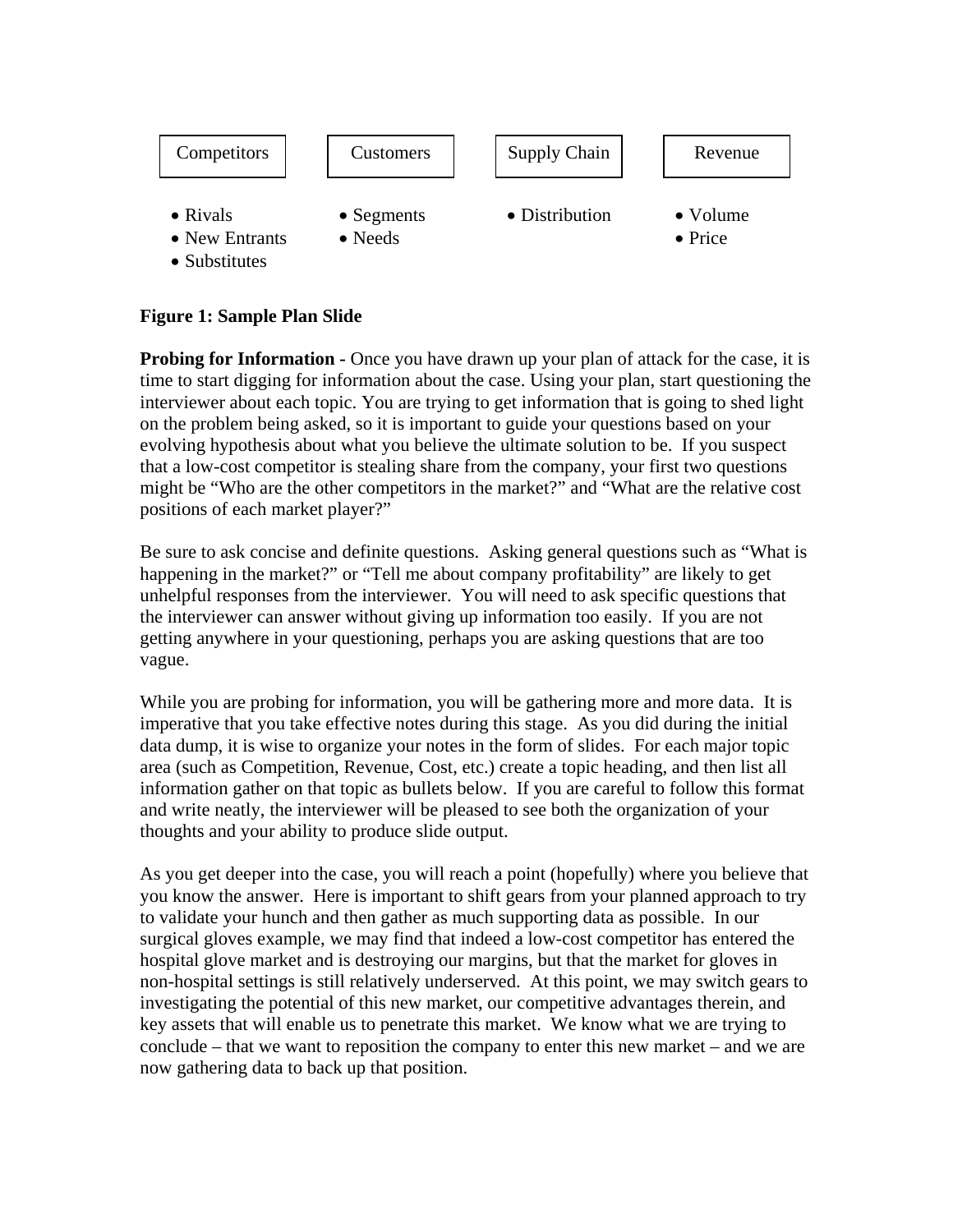**Nailing the Conclusion –** At some point, you will have to conclude. If you have run the Probing for Information part of the case well, you will come to a point that you feel you have everything you need in order to conclude the case. Even if still have time left, go ahead and push to a conclusion. You interviewer will appreciate your ability to rapidly progress through the case and wrap up your ideas. He will likely then extend the case by asking additional questions or posing what-if scenarios. This is just bonus time, and you have likely impressed him.

At the beginning of the case, take a look at your watch and note the time by which you must end the case. When you get to three minutes before the end, you must stop probing for more information and offer a conclusion. You may not be completely finished investigating the case, and you may not even be confident in your conclusion. Regardless, you must offer some conclusion based upon what you have discovered.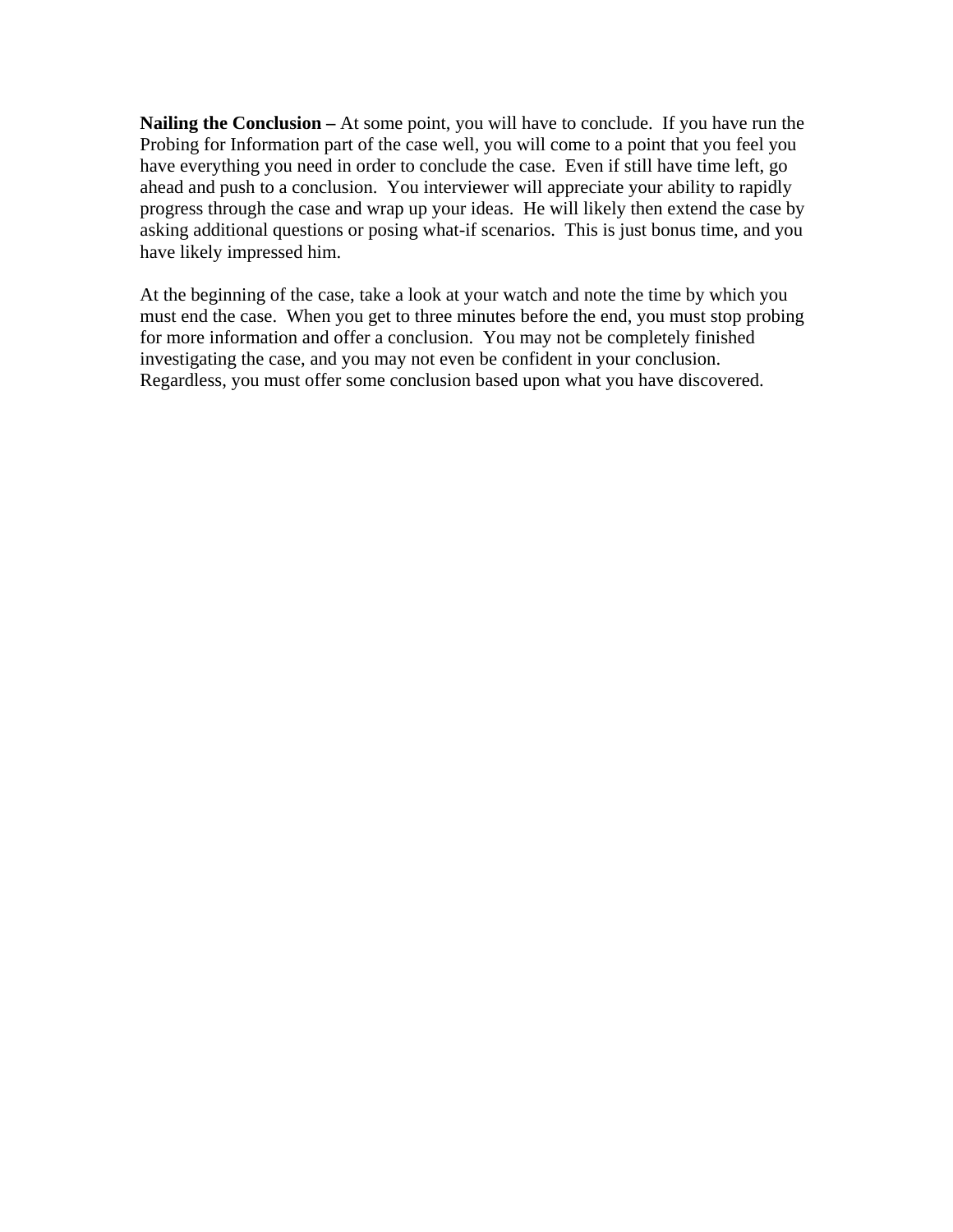## **Case 1: Maldovian Coffins**

McKinsey,  $1<sup>st</sup>$  Round

### **About This Case**

This case was given by McKinsey in first-round interviews and is a "command and control" case. In this style of case, the interviewer allows the candidate to drive the case initially to explore possible routes to a solution. However, once the candidate has laid out a plan, the interviewer takes control and asks the candidate to solve a few specific problems before coming to the final conclusion.

When giving this case, allow for some initial planning and brainstorming by the candidate, but then firmly take control of each of the "modules" described below. Try to move the candidate along through each of them, since in the actual interview only those candidates that complete all of the sections will be considered to have done well. This case tests mental horsepower and the ability to move to conclusions quickly.

### **The Problem**

Our client is a coffin maker in the Eastern European country of Maldovia. He has seen substantial change in his market in recent years and is contemplating the future of his business. Up until now, he has been in the business of building high-quality, handcrafted coffins largely by hand with a skilled labor force. Recently, however, he has become aware of technology that would allow him to build machine-made coffins with much less labor. Should he invest in this new technology, and should he even remain in the coffin business in the first place?

### **Information Gathering**

*Read this information well before you give the case. Note that this case requires you (the interviewer) to drive key points in the discussion. Allow the candidate to formulate a plan and then prompt him/her to consider each of the topics listed below.* 

### *Prompt***: What strategic alternatives should the owner consider?**

*Good Answer: If the candidate doesn't get all of this, help them along since we need to lay this foundation for the rest of the case -* We need to decide firstly whether to stay in business at all and if so, whether he uses the new technology:

- Option 1: Sell the business to a third party
- Option 2: Sell the assets of the company and shut it down
- Option 3: Keep operating as is
- Option 4: Keep operating and invest in the new technology

### *Prompt***: How would you figure out the current value of the business?**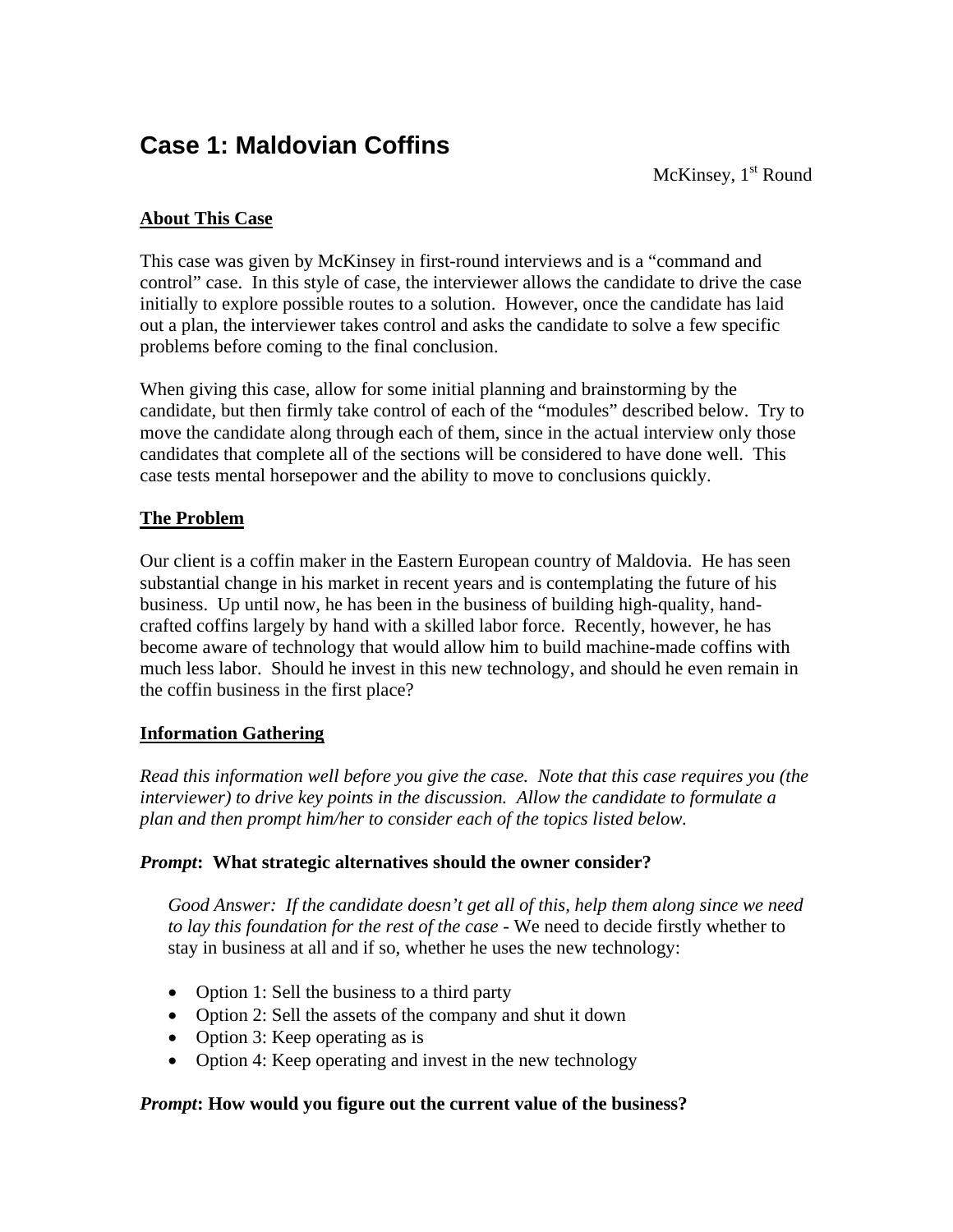#### *Provide the following information if the candidate asks for it clearly and directly.*

**Market Size** – If the candidate asks for the size of the market, first make him/her brainstorm about different ways to determine market size. A good candidate should come up with at least 4 different ways, such as:

- Calculate from population growth, total population, and birth rate
- Review of death records for a period of time
- Take sample of number of obituaries in paper serving given population base
- Calculate from population, average life expectancy

*Now make them calculate the market size, giving them the following data:* 

| <b>Population of Maldovia:</b> | 4M                                                          |
|--------------------------------|-------------------------------------------------------------|
| <b>Population Growth:</b>      | $0\%$                                                       |
| <b>Avg Life Expectancy:</b>    | 75 years                                                    |
| <b>Age Distribution:</b>       | assume a flat age distribution ( <i>i.e.</i> same number of |
|                                | people at every age)                                        |
| <b>Burial Customs:</b>         | 75% of deaths are buried in coffins.                        |

*Right Answer:* 40,000 coffins purchased / year. *Note that the candidate needs to quickly realize that every year, 1/75th of the population will turn 76 and therefore (on average) will die.* 

**Price** – Coffins are priced at \$5,000 for a hand-made coffin.

**Costs** – Material accounts for 10% of the direct cost, while labor accounts for the other 90%. COGS is \$4,800 per coffin. Fixed costs for the business are \$700,000 per year. Assume all assets are fully depreciated and ignore taxes.

**Competition** – Maldovian Coffins has a 10% market share and a relative market share of about 1 *(if asked, you may explain that relative market share is the ratio of the company's market share to that of its nearest competitor.)*

**Market Trends, Regulation, etc.** – If asked about any exogenous factors, simply tell the candidate to assume that the market is expected to continue as it currently is.

*The candidate needs to calculate the value of the business now. This is a mathematical exercise.* 

*Correct Answer:* 

Contribution Margin  $= $200 / \text{coff}$  x 40,000 coffins x 10% market share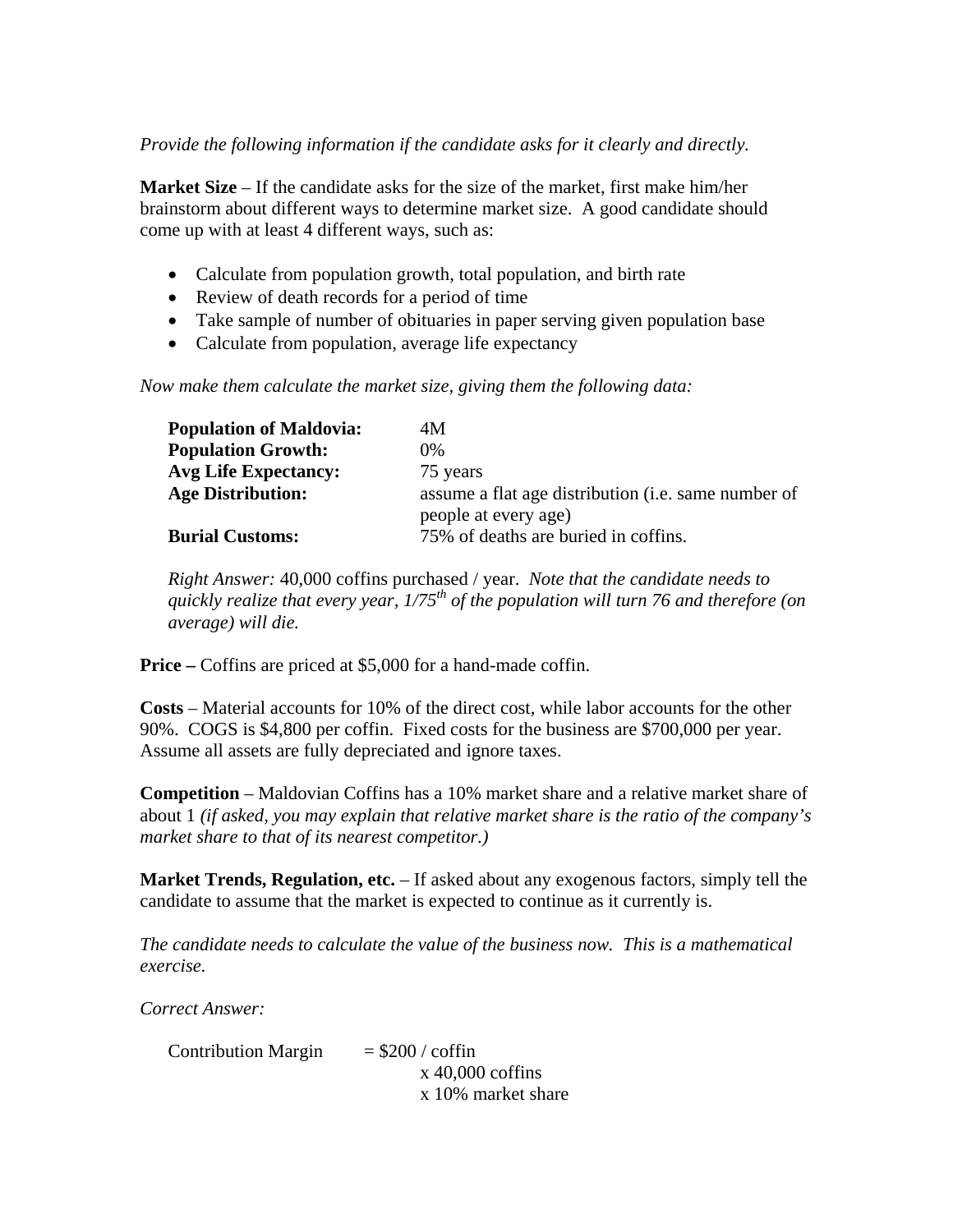$Profit = CM - Fixed Costs$  $= $800,000 - $700,000$  $= $100,000$ 

 $= $800,000$ 

Assuming a discount rate of 10% *(candidate can assume anything reasonable here as long as they are consistent later)* a perpetuity with cash flows of \$100k / year has a PV of  $$100,000 / .1 = $1M$ . So the current business is worth  $$1M$  whether they keep it or sell it.

#### **Prompt: So now what is the value of the company if it were shut down and the assets were sold?**

*Information to give if asked:* 

**Assets** – Since the firm has been building coffins by hand, the fixed assets are essentially only the land and improvements. These are owned outright by the company.

*When the candidate asks for the value of the land, have them brainstorm ways that they might determine this. They should come up with at least 3 good ways, such as:* 

- Look for comparable real estate and determine recent selling price
- Find comparable commercial real estate and determine the rent per square foot, then discount the cash flows generated by renting the property
- Determine rate of appreciation for property in the area and then apply to book value of current land and improvements

*Give the candidate the following information and have them calculate the value of the property:* 

**Book Value of Land:** \$20,000 **Book Value of Improvements:** \$80,000 Years Owned: 48 **Avg. Real Estate Appreciation:** 6% / year

*Right Answer:* Using the "rule of 72," a 6% growth rate will double the investment every  $72/6 = 12$  years. Since the property was held for 48 years, the current value will be  $$100k * (2^0 4) = $1.6M$ .

Since the assets (\$1.6M) are higher than the value of the discounted cash flows (\$1M), then it would make more sense to liquidate the business and sell the assets.

**Prompt: What would the value of the company be if he invests in the new technology?**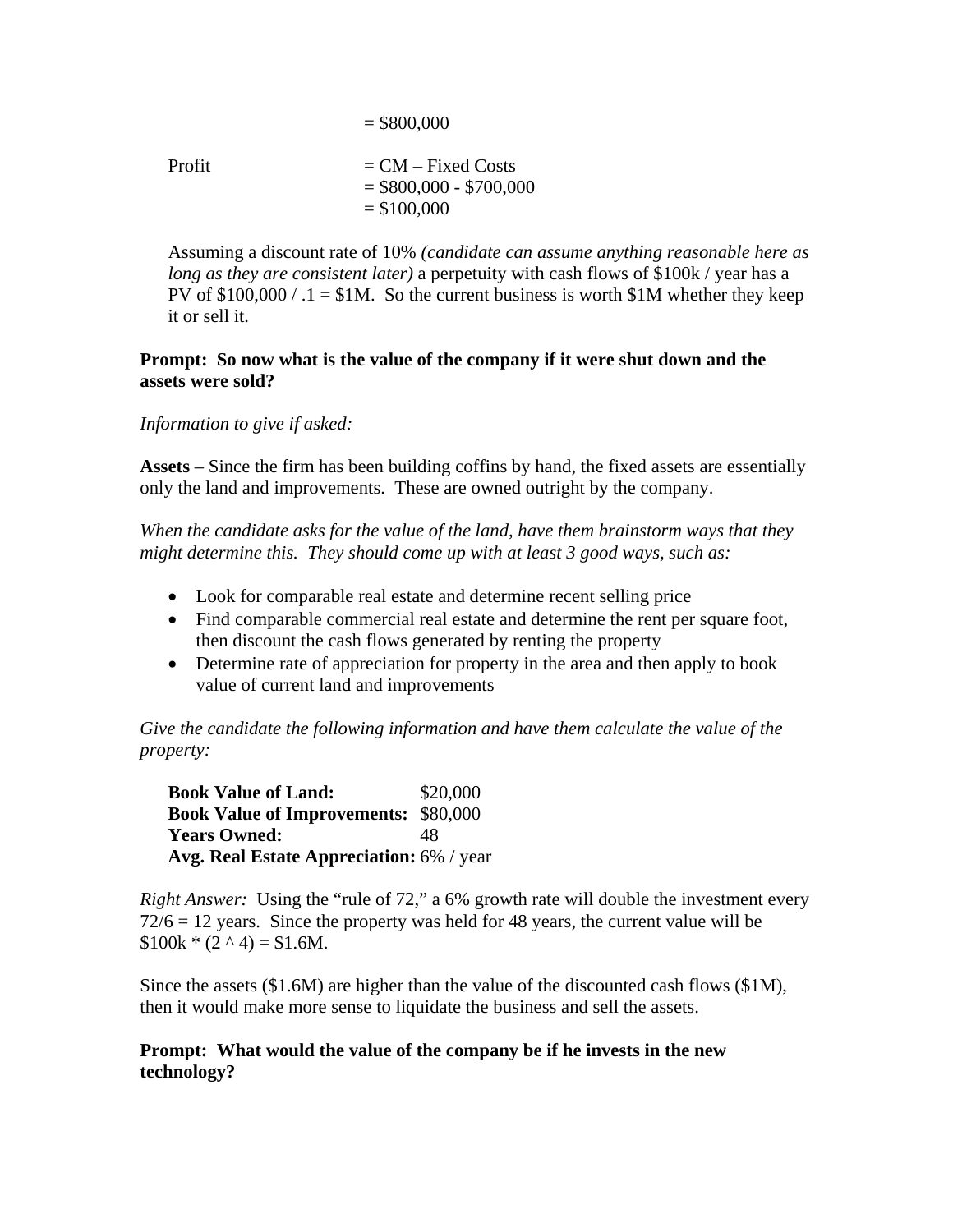*Provide the following information if asked:* 

**Investment** – Investing in the new technology will cost the firm \$1M.

**Cost Savings** – Material costs remain the same, but labor costs are reduced by 50%.

**Proprietary Nature of Technology** – The new coffin-making technology is being offered for sale by a machine tool company, who holds the patent. They are not offering exclusivity to any customers (i.e. they will sell to Maldovian Coffin's competitors if possible).

**Competitive Threat** – It is not known whether the competitors have acquired or are planning to acquire this technology.

**Customer Preferences** – While the machine-made coffins are not "hand made", the quality perceived by the customer is the same or better. It is believed that the customer will be indifferent between the quality and appearance of a hand-made and a machinemade coffin.

**Brand Impact** – The candidate may argue that a machine-made coffin might negatively impact Maldovian Coffin's brand. If so, ask them how they would test this (e.g. consumer research), but tell them to assume that it would have negligible impact.

*Good Answer*: Since Maldovian Coffins has no proprietary control over the technology, it is likely that competitors will also acquire it, resulting in an overall lowering of the industry cost structure. If this is the case, price will also fall as competition cuts price in an attempt to gain share. If we assume that gross margins remain the same, since the industry competitive structure has not changed we can calculate the new margin contribution as follows:

Gross Margin =  $$200 / $5,000 = 4\%$ Labor Cost =  $(4800 \times 90\%) \times 50\% = $2,160$ Material  $Cost = $480$  $COGS = $2,160 + $480 = $2,640$ 

Price =  $$2,640 / (1 - 4\%) = $2,718$ Contribution Margin =  $$2,718 - $2,640 = $78$  $Loss = $78 * 4,000 - $700,000 = - $388,000$ 

So the introduction of the technology to the market might be expected to reduce industry profits, making this business completely unprofitable.

*Candidates could argue other scenarios, by assuming that the industry would be able to maintain higher margins than we have assumed here, so the answer may be different. They should recognize, however, that the introduction of this non-proprietary technology*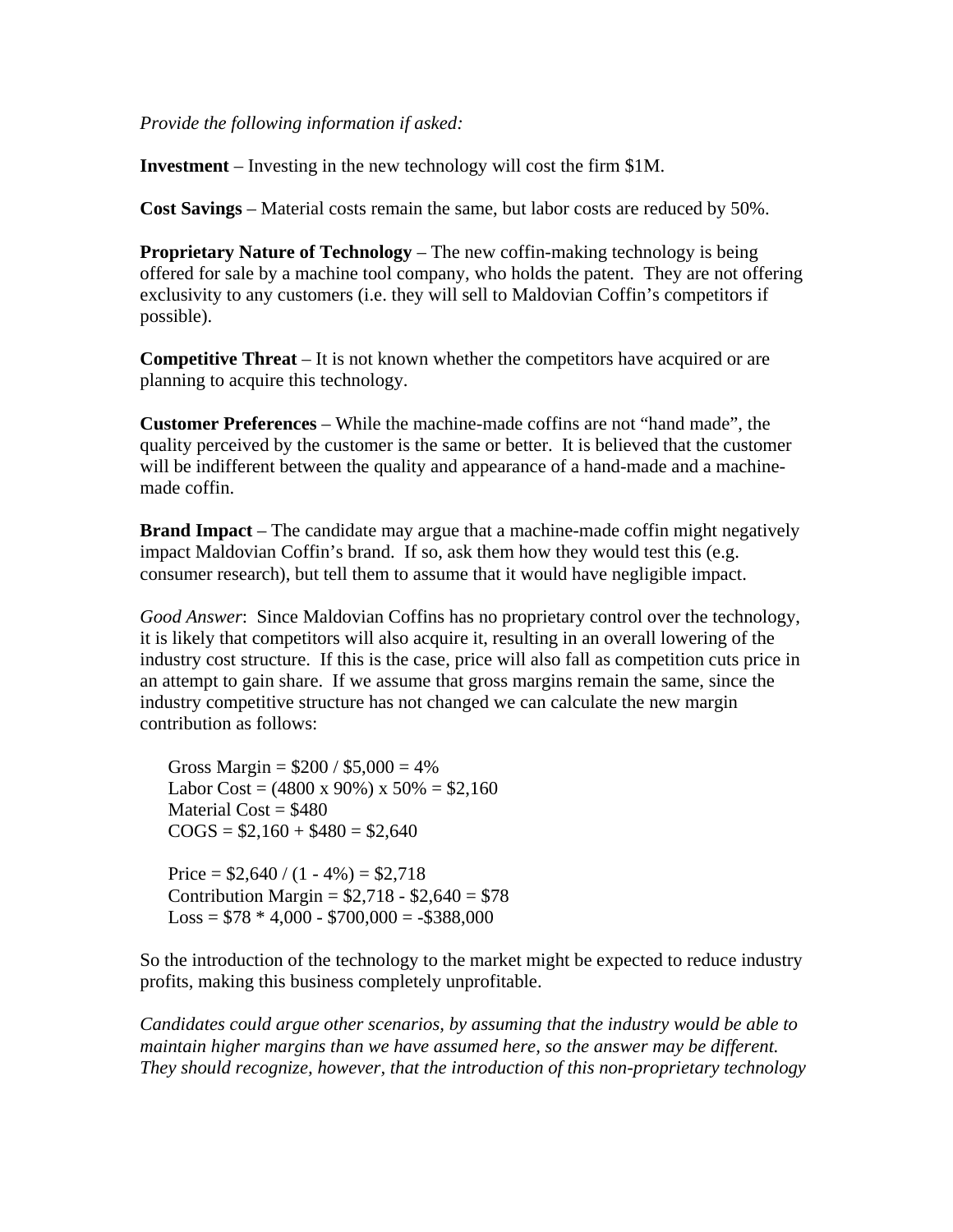*will significantly reduce industry pricing in the absence of some other form of price support (such as branding, collusion between players, etc.)* 

### **Conclusion**

*A star candidate will see that his/her time is nearly up and will present a recommendation for the client without prompting. If the interview is within 3 minutes of the end, ask:* 

"The owner just called and said he has an offer to buy his business. He needs to know whether he should take it right now."

*Good Answer:* Given the credible threat of the industry becoming unprofitable due to the introduction of this new technology, the owner should look to sell the company as soon as possible. Taking into account the assets of the firm and the present value of the expected cash flows of the business itself, he should attempt to liquidate the business and to sell the assets for around \$1.6M.

If unable to sell the business now, he can continue to operate the business as a cash cow, but should not invest in the business above what is necessary to keep it operating at its present level. He should expect the business to become less profitable as the industry moves to mechanization, and should eventually look to sell the assets of the company and close the firm.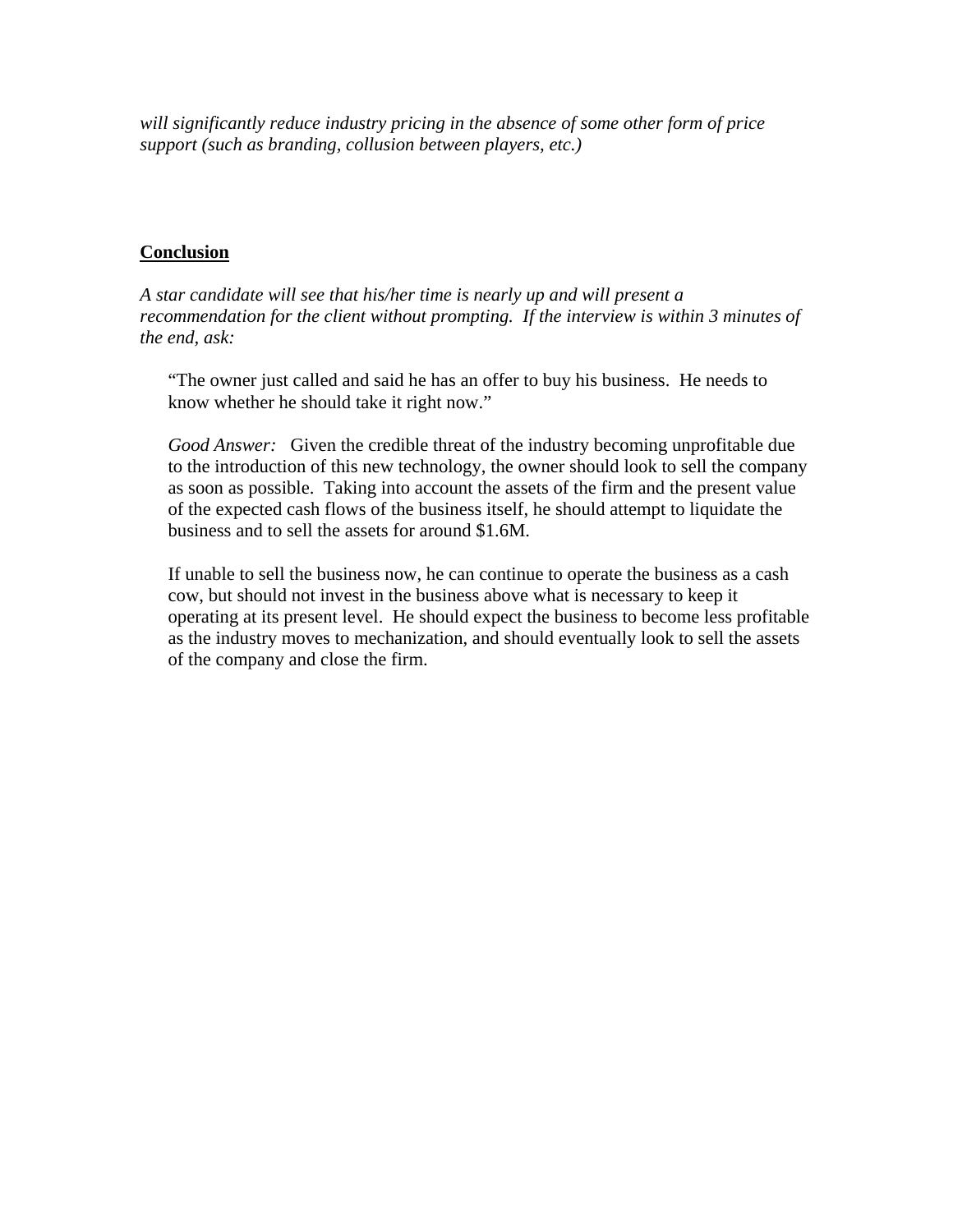## **Case 2: HardHead Helmets**

Bain,  $2^{nd}$  Round

### **The Problem**

Our client is private equity firm considering taking private a leading manufacturer of bicycle helmets. Should they?

### **Information Gathering**

*Read this information well before you give the case. Share this information in each bullet only if the candidate asks for it in a clear and deliberate way. For bullets with "Explore with candidate" sub-points, make the candidate answer the associated question completely.* 

**Market Share** – The company is the clear market leader with 60% share.

**Competition** – Existing competitors have small share. However, there are some new entrants that are still small but growing quickly, including Nike and Reebok.

**Channels** – Historically, HardHead has sold primarily through the Mom-and-Pop specialty bike retailer channel. Channel mix has recently moved to 50% discounters (e.g. Wal\*Mart) and it looks like discounters will dominate in future.

*Explore with candidate:* How are these changes in distribution channel going to effect the company's future prospects?

*Good Answer:* Margins will come under pressure from discounters. But more importantly, competitors such as Nike will have a tremendous advantage in the discounter channel due to greater scale and leverage in distributor relationship. Also, a recognizable consumer brand (especially with the sports image of Nike) creates competitive advantage in discounter channel where an expert bike-shop salesperson is not there to push the HardHead product.

**Cost Position** – HardHead and all competitors are manufacturing in Asia, so costs are very low. No competitor is likely to be able to realize any greater cost advantage.

*Don't let the candidate get distracted in finding cost savings – this is not that kind of case.* 

**Regulatory Issues** – In the last 5 years, most states passed helmet laws.

*Explore with candidate:* What impact does this fact have? Draw a graph of revenue over the past five years and projecting into the next five years.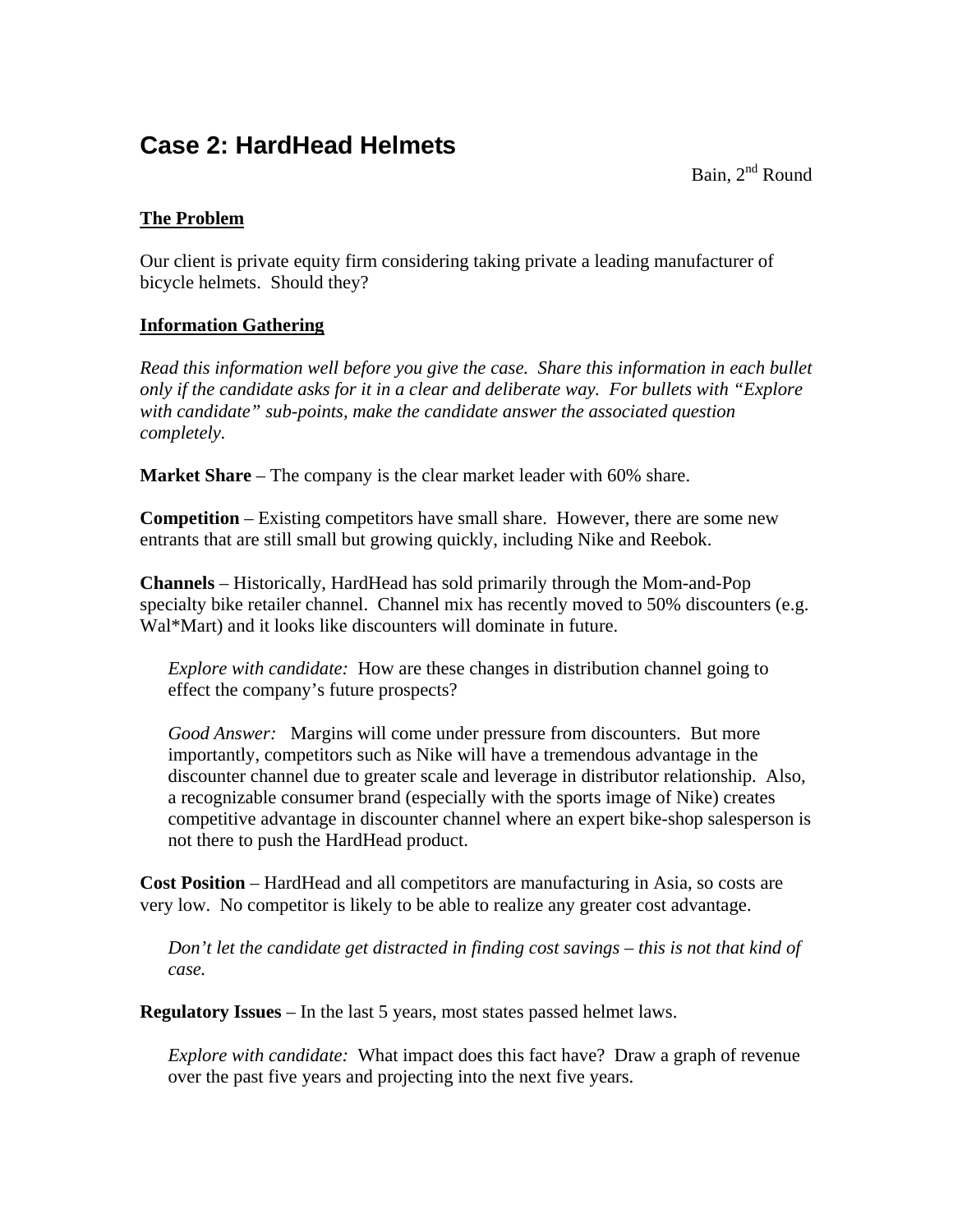*Good Answer:* This drove a significant increase in sales as helmets were purchased for the first time. This event will not be repeated, so sales will level off.

**Customer Segments** – The customer segments that HardHead sells to primarily are the Adult Cycling Enthusiast segment, the Casual Biker segment, and the Under 18 segment.

*Explore with candidate:* How would you expect the purchase behavior to differ between these segments? What does each segment want in a helmet?

*Good Answer:* Adults purchase a new helmet infrequently (only after a crash or significant wear) while children must have new helmets every few years as their head size grows. Adult Cycling Enthusiasts are more concerned about having the coolest gear and tend toward more fashion-forward designs. The Casual Biker is more conservative in their fashion but still wants something that looks cool. Childrens' helmets are purchased by their parents who care about safety but influenced by the kids who care about cool.

*For strong candidate, explore:* What would you expect the size of each of these segments to be? What are the implications for HardHead's future earnings?

*Good Answer: Let the candidate come up with all of the assumptions and then work the math. Actual numbers don't matter much as long as the assumptions are reasonable and the math is done correctly. Note that 100M households is the standard assumption in consulting.* Assume 100M households, 50% have children with 2 children per household, 75% of children ride bicycles, therefore: 75M Under 18 customers. Assume 2% of adults are Cycling Enthusiasts, or 2M. Assume 20% of adults are Casual Bikers, or 20M. Since the helmet laws created a large number of one-time purchases, we need to rely on the Under 18 market and new entrants to the adult segments for ongoing sales.

**Product** – From a safety standpoint, there is no new innovation in design. From a fashion standpoint, there is much innovation, especially by the new entrants.

*If the candidate is having trouble exploring all of the above topics, provide some direction to help them along (e.g. ask "Do you think that there might be any government regulation that would impact past or future sales?")*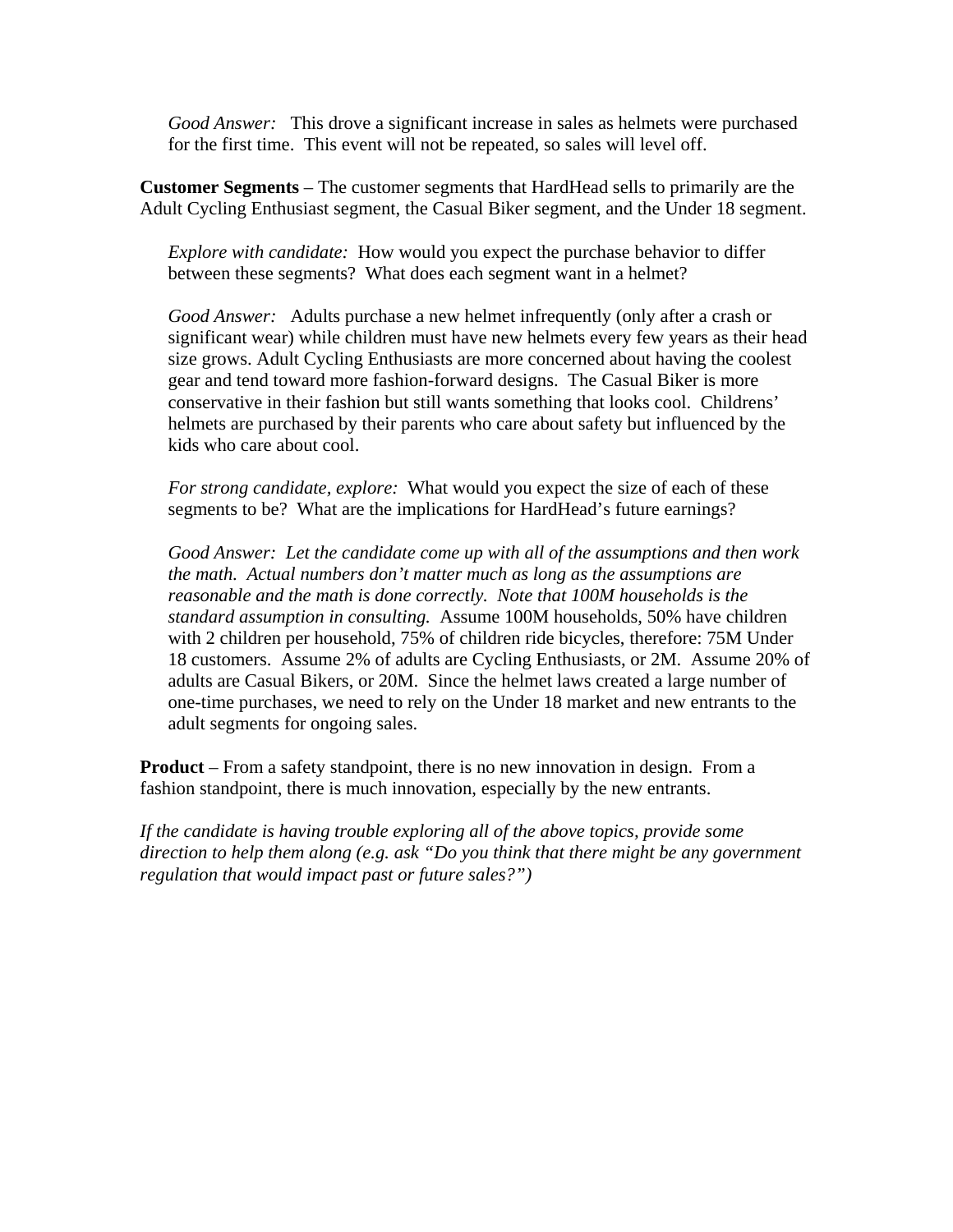### **Conclusion**

*A star candidate will see that his/her time is nearly up and will present a recommendation for the PE firm without prompting. If the interview is within 3 minutes of the end, ask:* 

"The partner from the PE firm just walked into the room and wants to know if he should do the deal."

*Good Answer:* The short answer is 'No.'

- HardHead has been experiencing exceptional growth due to the one-time market expansion caused by new helmet laws and its historically strong market share. This unsustainable growth would result in an overvalued acquisition price.
- New market entrants by Nike, Reebok and others will quickly steal share as consumers gravitate toward the general sports-affiliation of these well-known brands.
- Bike helmets have been largely utilitarian, but the sports brands are likely to quickly move helmets into the fashion arena, putting HardHead at a significant disadvantage.
- Furthermore, with the channel shifting strongly away from the specialty bike retailers and toward the mass discounters, the national sports fashion brands will have more leverage with the retailers, possibly commanding better margins, placement, assortment, and advertising support.
- The only scenario in which the firm might consider the acquisition is if they have interest in another fashion brand that might be combined with HardHead to allow it to compete against the new fashion helmet brands such as Nike.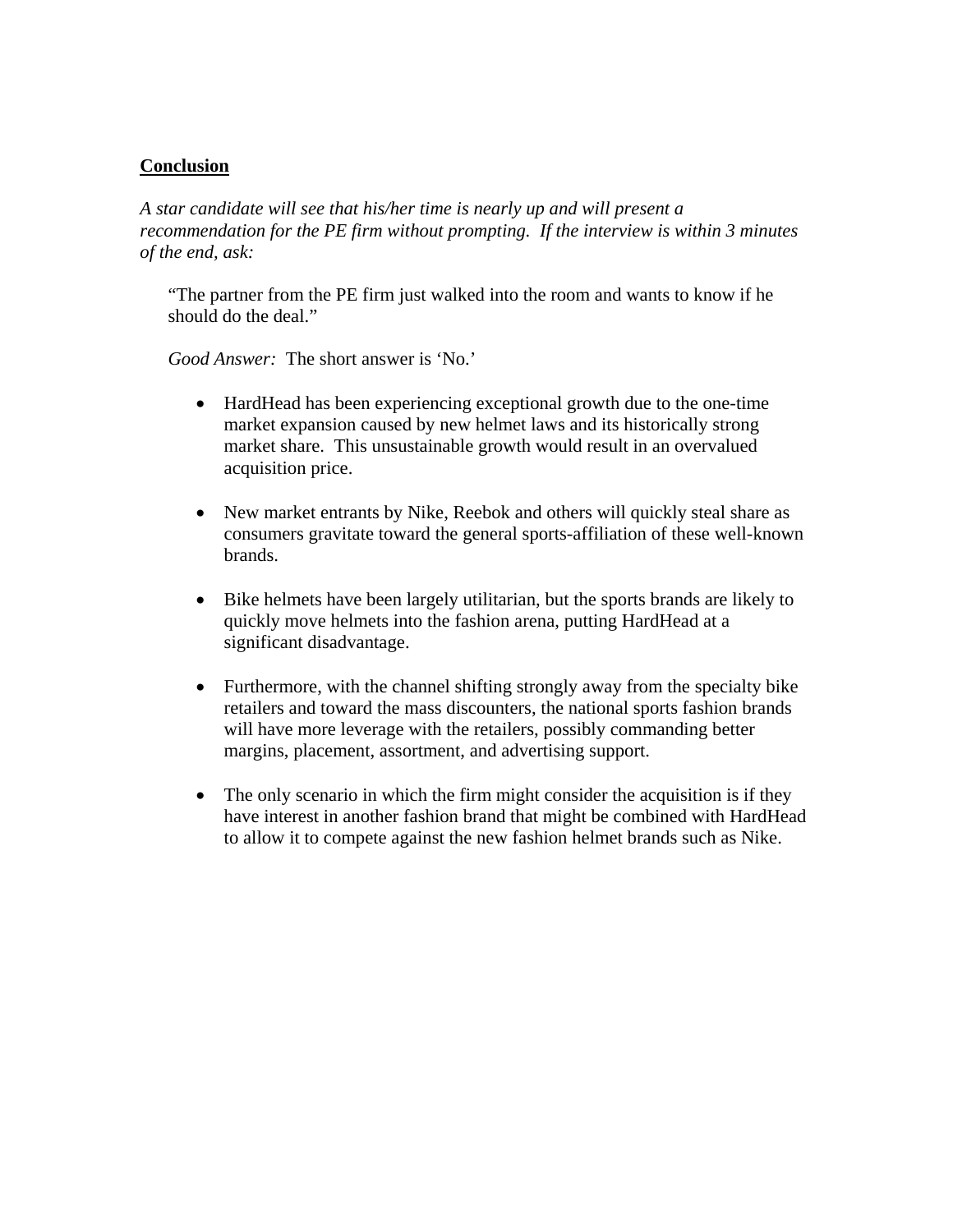## **Case 3: Verizon Security Services**

Mercer,  $2^{nd}$  Round

### **About This Case**

This case was given by Mercer in second-round interviews. This is a broad, qualitative strategy case and was given in a very open and conversational manner. No hard data was provided – instead, the interviewer asked the candidate to come up with assumptions and estimates to drive the case forward. Therefore, there is no "right" answer, but the candidate must be able to come up with reasonable assumptions and then follow them logically to a conclusion.

### **The Problem**

Verizon is the nation's largest provider of local telephone services. They are considering entering the home security market. Should they?

### **Information Gathering**

*Read this information well before you give the case. Give this case in an open-ended manner. Make the candidate come up with his/her own assumptions and estimates for everything. One set of reasonable assumptions is listed below – use these to steer the candidate back on track if they seem to be off the reservation.* 

**Market Size** – *If the candidate asks for the size of the market, make him/her come up with assumptions and calculate the total market size. A sample calculation based on sample assumptions follows:*

Total Households in US: 100M % Households Serviced by Verizon: 50% % Households That Can Afford Service: 50% Annual Subscription Price: \$250 Total Addressable Market: 100M x 50% x 50% x \$250 = \$6.25B

**Cost Structure** – *Ask the candidate to discuss what the cost structure might be for Verizon to enter this market. What are the fixed costs? Variable costs? Does Verizon have a cost advantage over other players?* 

*Good Answer:* The business has very little fixed cost beyond the infrastructure already installed in potential customers' homes (i.e. the existing phone wiring). Customer would need door / window / motion sensors installed, which could be done by a third-party installer and billed to the customer at cost + markup and owned by the customer.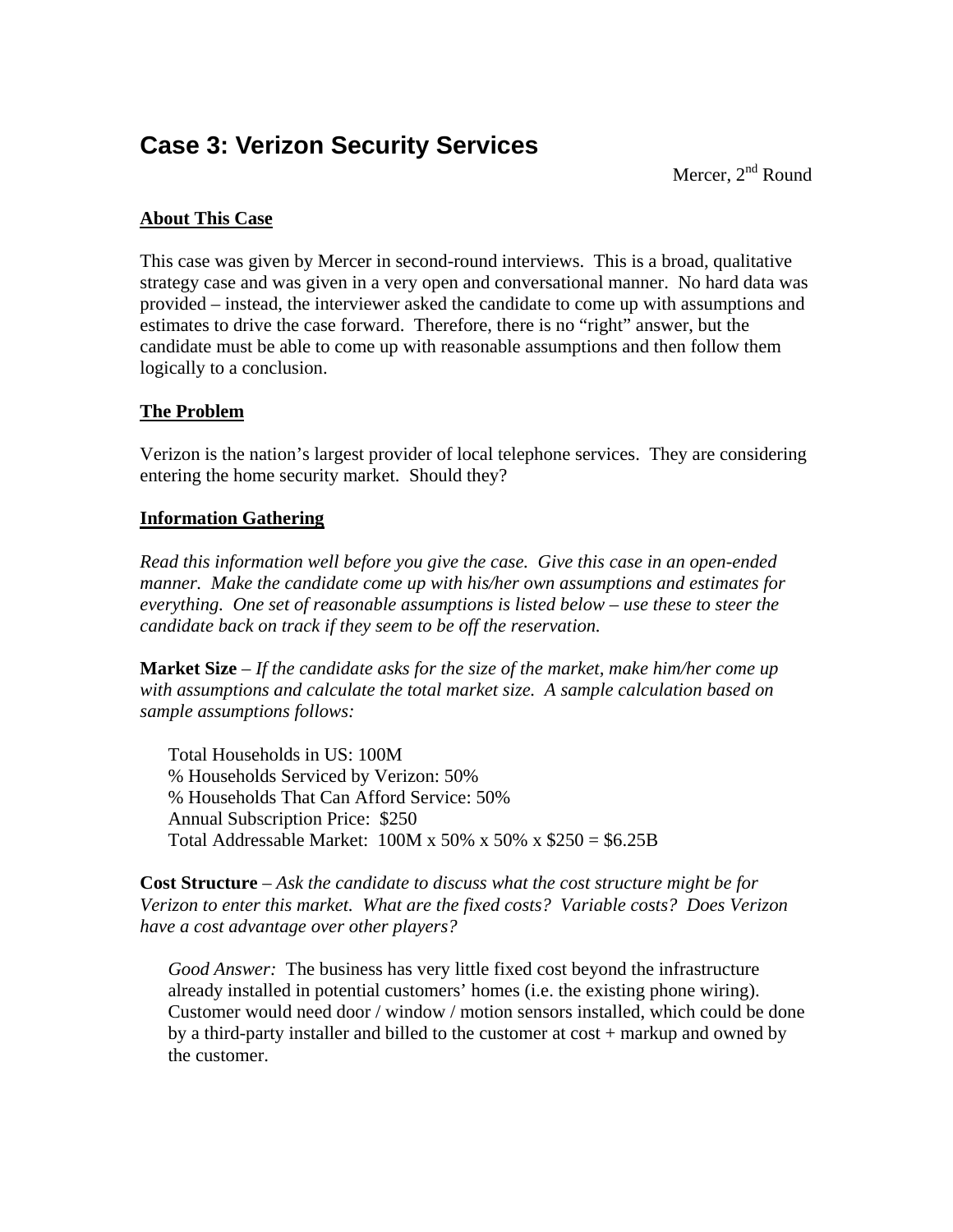Variable costs are also very small – essentially just the cost to maintain enough call center operators to dispatch police when alarms are tripped.

Verizon does not seem to have much or a cost advantage over other players, since they are all using the common carrier phone network. Verizon might have some economies of scale in operating the call center, but this effect would be slight.

**Competition** – The market is composed of a large number of mom-and-pop alarm company operators. No firm has over 5% market share overall, although there are some strong regional players.

**Customer Segments** – *Ask the candidate to speculate on the various customer segments and their relative importance, size, and value.* 

*Good Answer:* We can reasonably divide the customer base into urban and suburban customers, having different needs and different price sensitivities. Urban customers are likely to have lower incomes but a high willingness to pay due to the increased crime rate of the city. Suburban customers are likely to have a higher income but a lower perceived threat due to a lower suburban crime rate. By first-degree price discrimination, it may be reasonable to charge the suburban customers a higher price because they are presumably less price sensitive. We can assume that 50% of customers are urban and 50% suburban.

**Pricing** – *Have the candidate come up with a pricing scheme and prices for each of their identified customer segments. There is no right answer, but they must justify why they are setting the price they are. Some areas they might consider:* 

- Insurance companies generally give breaks on homeowner's insurance for having an alarm. This will increase the EVA to the customer and can inform pricing.
- What other services to homeowners pay for monthly? Cable, phone, DSL. How are the values of these services perceived compared to the value of the alarm?
- Pricing will need to be competitive with other market players.
- The candidate might assume a net margin based on the competitive landscape and use this with assumed market size to determine attractiveness rather than determining an end-consumer price.

**Regulation** – The market is not regulated and government regulation is not expected to play a role.

**Marketing** – *Ask the candidate what advantages Verizon might have in marketing vis a vis its competitors. Keep points the candidate should identify include:* 

- Verizon has monthly customer contact with a large pool of potential alarm services customers through its phone bills.
- Verizon already has brand loyalty for phone service, why not alarm service?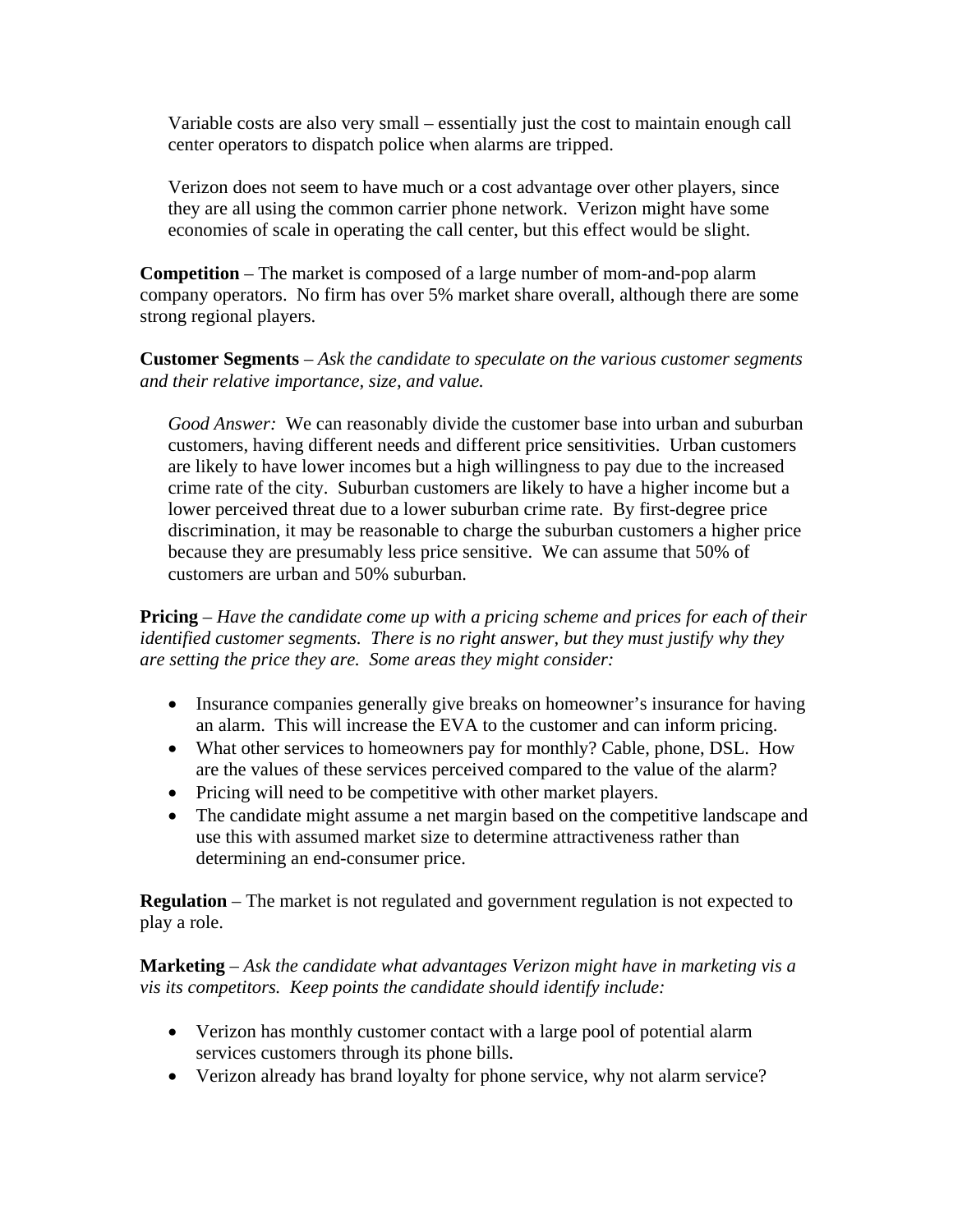• Shear size of the company (and deep pockets) make it more able to achieve scale economies in marketing and reach a broad audience.

#### **Conclusion**

*A star candidate will see that his/her time is nearly up and will present a recommendation for the client without prompting. If the interview is within 3 minutes of the end, ask:* 

"So, should Verizon enter into the home security market?"

*Good Answer:* Yes. Verizon possesses several small but important competitive advantages for entering into this new market. It has economies of scale in call center operations that will enable it to be highly cost-competitive in operating a security network. It has an established brand that the consumer associates with reliability as well as with networking and communications – the primary function of a home security system. More importantly, Verizon already reaches 50M households every month through its phone services bill that it could leverage to launch and market this new service. Also, the company has deep pockets and the ability to advertise such a service far more effectively than the small, regional competitors.

The size of the opportunity is large enough for Verizon to consider. Assuming a potential market size of \$6B in Verizon's territory, even at only a 10% share, Verizon can add \$600M in revenue. Given the low cost structure of this business and the high perceived value to the customer, this is likely to be highly profitable revenue as well. With Verizon's marketing clout and customer reach, the company should be able to gain significant market share and become the national leader in this space.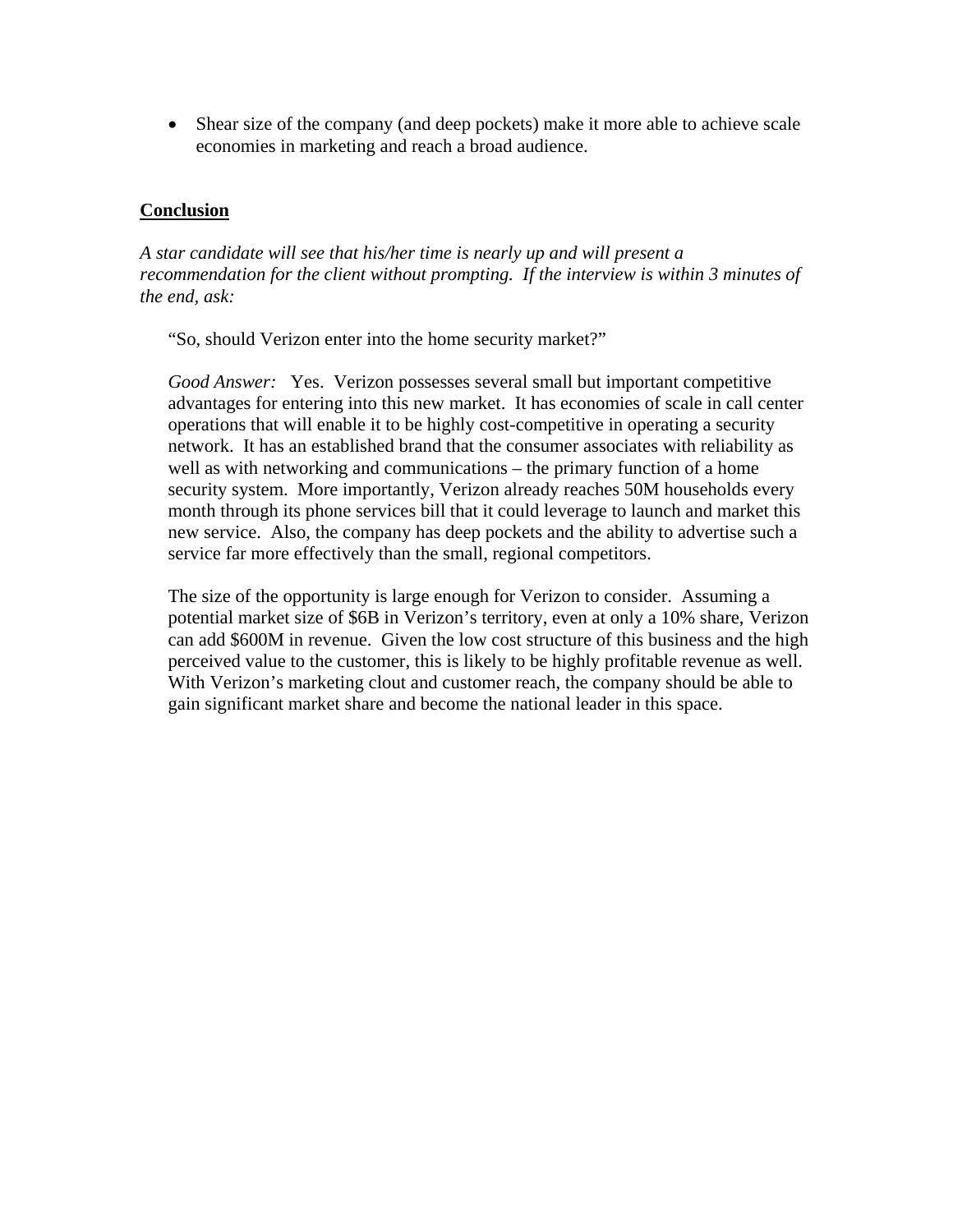## **Case 4: ABC Conglomerate**

Bain,  $1<sup>st</sup>$  Round

### **About This Case**

This was a first-round Bain case. It is fairly straightforward in the analysis, but the difficulty lies in keeping the information straight between the three divisions. Give out the information freely, but make the candidate ask for each piece of information for each company. In order to crack this case, they will need to have neat and orderly notes and be able to quickly form a mental picture of each of these different divisions.

Note that this case is also difficult because there is no information about the products or industries. This is not important to the case, so don't make anything up – just tell the candidate that they should focus on the information they have.

#### **The Problem**

The CEO of a major conglomerate is dealing with poor profitability in each of his three divisions: A, B, and C. What should he do to maximize value for his shareholders?

#### **Information Gathering**

*Read this information well before you give the case. The same information is available for each of the divisions, but make the candidate ask for each division's information separately rather than summarizing the data for them. Do not offer any information without being asked specifically and concisely for it.* 

#### Division A

**Competition** – The firm is the clear market leader with 60% share.

**Cost Structure** – Manufacturing is done in Asia by all firms and is largely considered to be as low-cost as possible.

**Revenues** – This division generates over 60% of the firm's revenues but gross margins have been declining in recent years. The high fixed costs maintained by this division have moved net income into the red as gross margins have declined.

**Pricing** – Prices have been becoming increasingly competitive. Division A has had to price aggressively to maintain sales volume, even with its strong market leadership position.

**Market Trends** – The overall market for division A's product has been shrinking in the last few years and looks like it may continue to do so.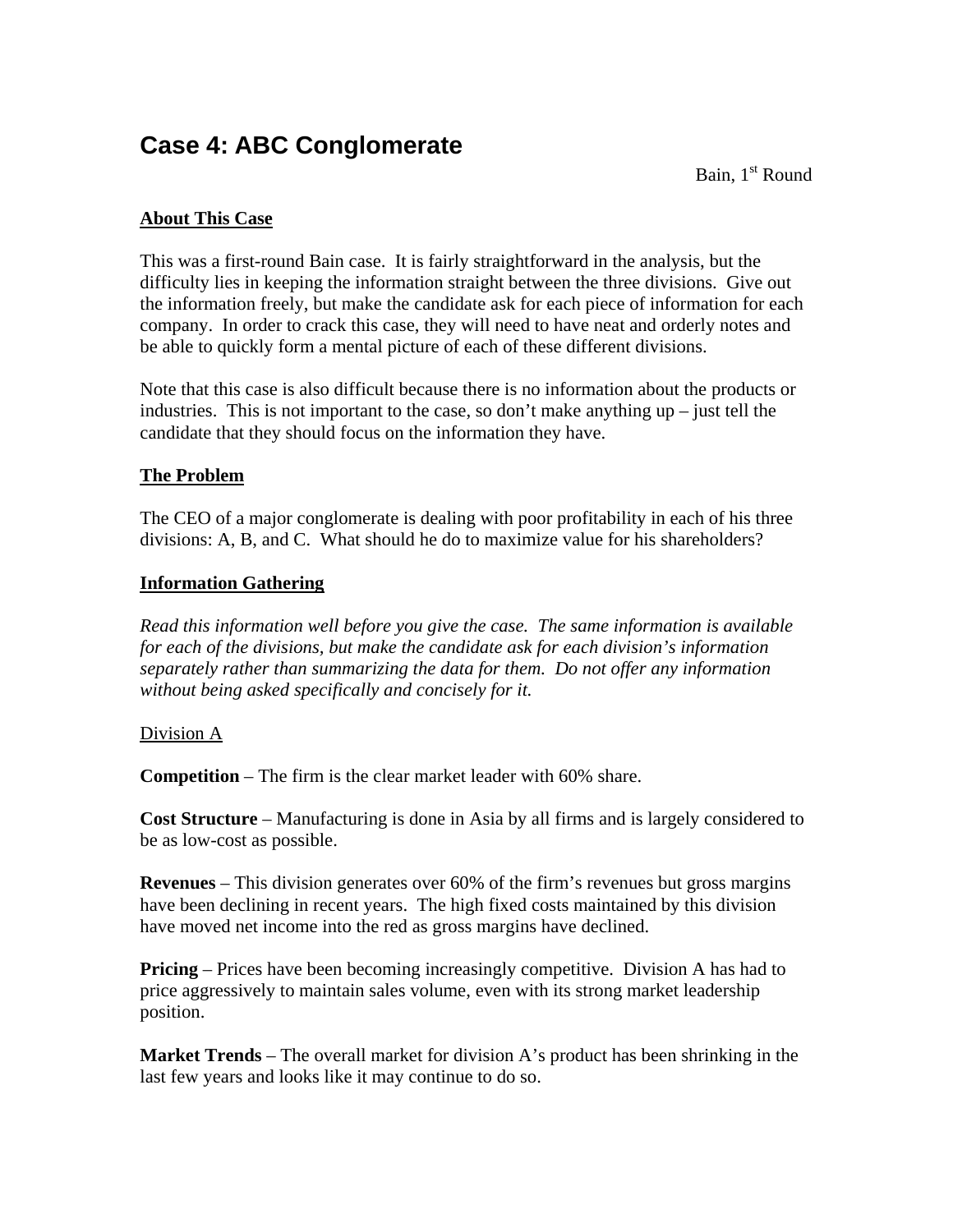**Customer Preferences –** Customers are moving to an entirely new product category as a substitute, and prefer the product category of Division A less and less.

**Threat of Substitutes** – A new product category is filling the customer need previously served by Division A's product. Division A is not well positioned to enter this new category.

#### Division B

**Competition** – The firm has only 5% and is one of many players in the market.

**Cost Structure** – This market is relatively new and it is believed that costs can be reduced significantly from their current position.

**Revenues** – Revenues have been low but growing. The division is running a negative net cash flow as it is currently investing in marketing, R&D, and plant capacity.

**Pricing** – A wide range of prices exist in the market currently with margins generally high.

**Market Trends** – The overall market is growing at 10% a year and is expected to experience significant growth in the near future.

**Customer Preferences –** This is a relatively new product category and consumers are not yet sure what they want or like.

### Division C

**Competition** – The firm has 50% share with only one other major competitor and a few minor ones.

**Cost Structure** – The firm has significant economies of scale and has the lowest variable cost in the market. Significant expenditures are being made in marketing, R&D, and plant capacity in an attempt to grow revenues.

**Revenues** – Revenues have been strong with good operating margins, but have been flat for the past few years.

**Pricing** – Division C has a price leadership position in the market.

**Market Trends** – The overall market is not growing and expected to remain flat for the foreseeable future.

### **Conclusion**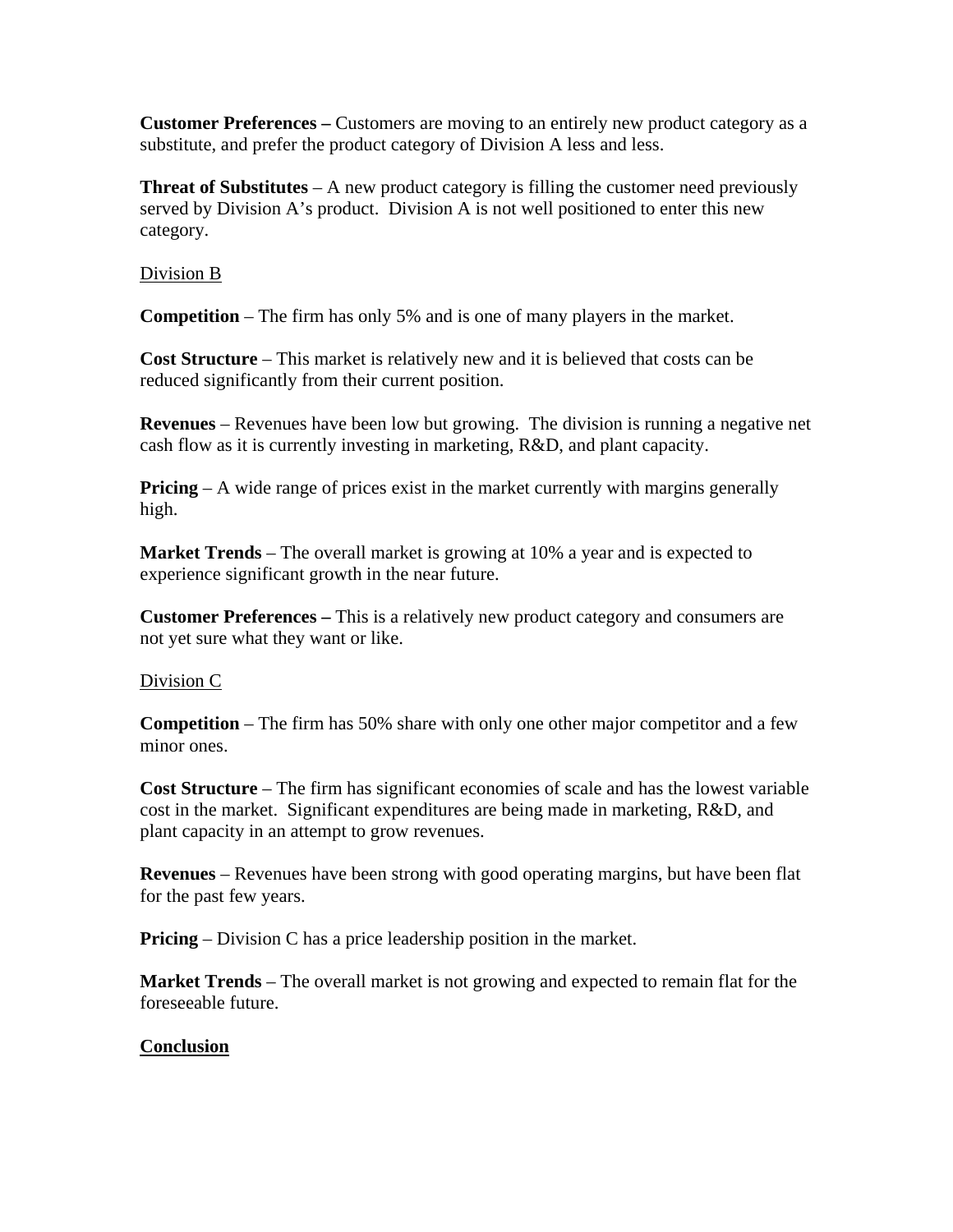*A star candidate will see that his/her time is nearly up and will present a recommendation for the client without prompting. If the interview is within 3 minutes of the end, ask:* 

"The CEO just called and wants to know what he should do."

*Good Answer:* Clearly the conglomerate needs to rationalize its company portfolio to maximize shareholder return. Each of the three divisions is in a different stage of the market lifecycle and needs to be treated accordingly.

Division A finds itself in a declining industry with no apparent way to move into a new product category. As the incumbent firms struggle to maintain volume in a shrinking market, prices have fallen along with volume. Operating income is no longer enough to cover a high fixed cost base and the company is bleeding with little chance to recover. Division A should be divested immediately.

Division B is in an emerging growth market. While it is not making money today, it is in a favorable industry and represents a strong investment opportunity. The division should invest aggressively in R&D, marketing, and production capacity in an attempt to become the market leader by developing differentiated, branded products.

Division C is the leader in a mature industry and has the ability to generate a steady stream of cash for use in other investments – namely Division B. Division C should streamline operations by eliminating all expenditures not directly needed to maintain profitability and should be managed as a cash cow.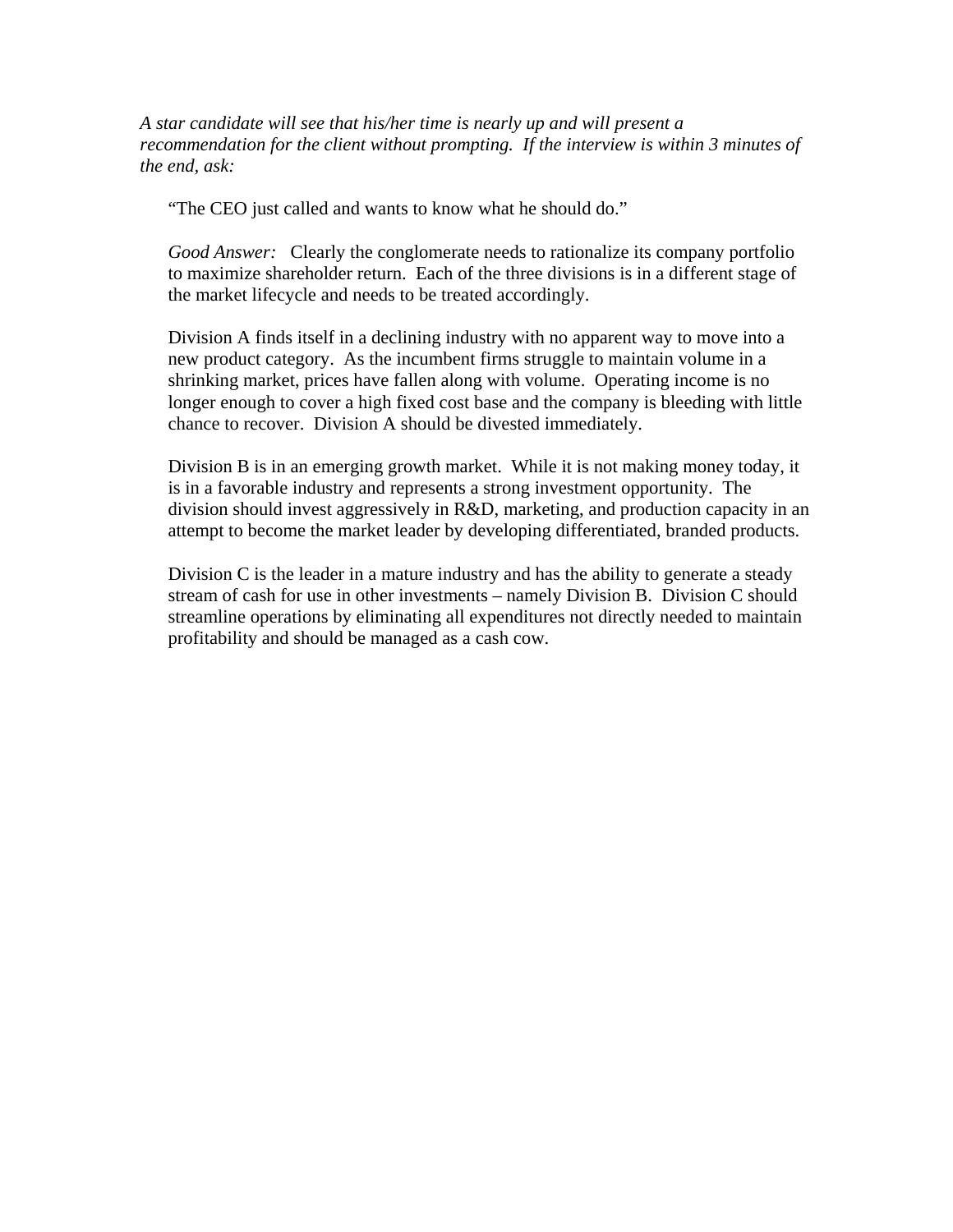## **Case 5: Artificial Turf**

 $1<sup>st</sup>$  Round

## **The Problem**

Our client would like us to estimate the market for artificial turf. How would you approach this question?

### **Information Gathering**

*Read this information well before you give the case. Share this information in each bullet only if the candidate asks for it in a clear and deliberate way.* 

This is a market sizing problem, so rarely is any more information provided. It tests the candidates comfort with ambiguity. The candidate should lead the discussion and start brainstorming on the uses of artificial turf:

- Sports fields
	- o Football
	- o Soccer
	- o Rugby
	- o Golf
- Commercial businesses
- Residential
- Airports
- Schools
	- o High schools
	- o colleges

After the candidate has identified some uses for artificial turf, prompt him to estimate the number of schools in the US. (or any of the places where artificial turf is used)

### **Analysis**

To estimate the market size of turf in high schools in the US we have to estimate the following:

- Number of schools
- Number of sq feet of turf that is bought each year / high school
- Price of turf  $\frac{1}{s}$  sq foot

We start by estimating the number of schools: Number of schools in the  $US =$  Number of high schools + number of colleges + number of community colleges

### **Number of High schools:**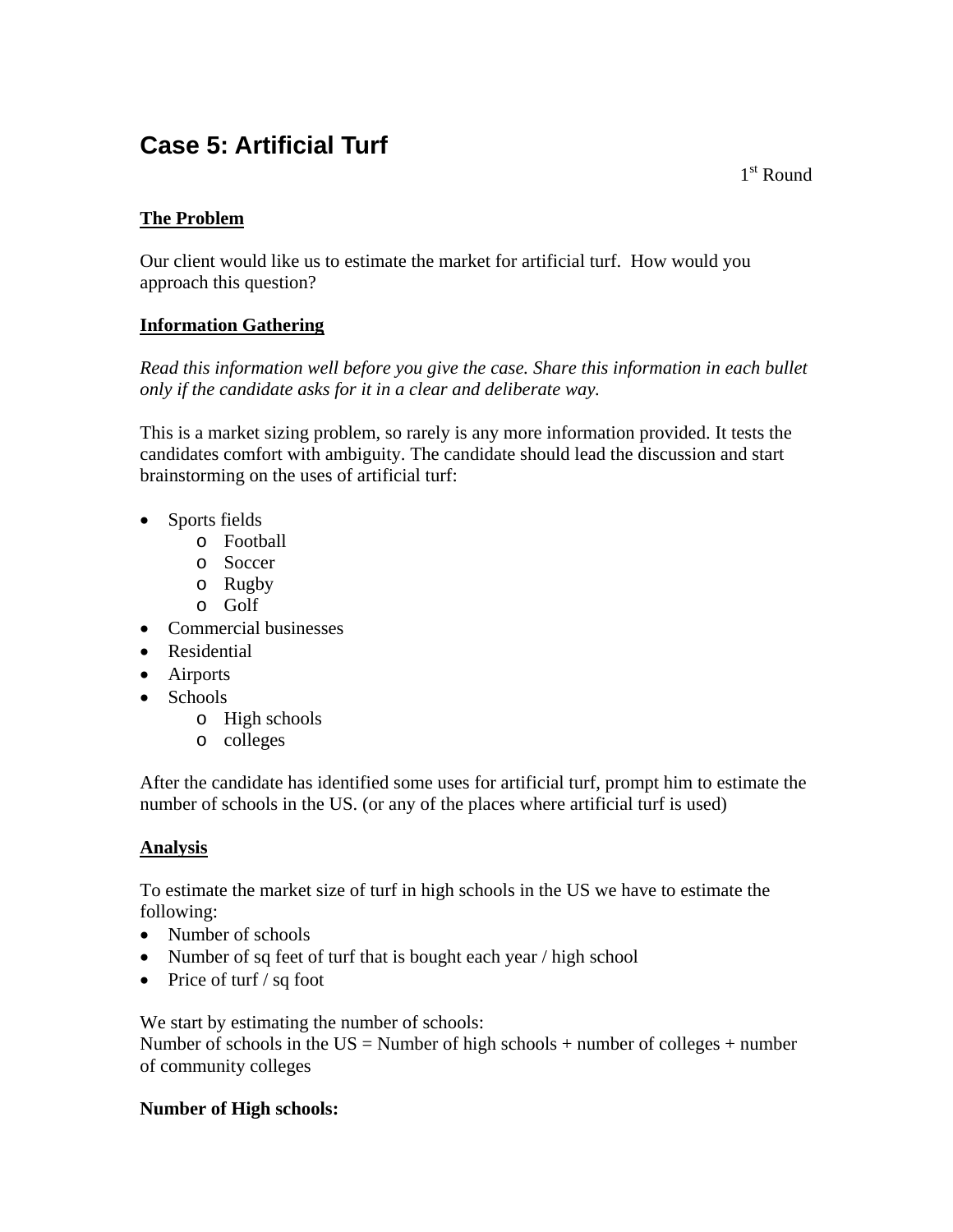Population of  $US = 300$  M (M=million) Percent of population age  $18 = 1%$  (assuming population is equally distributed) Number of people age  $18 = 300M \times 1\% = 3M$ 

Assume 80% go to high school, then the number of people age 18 who go to high school  $= 3M \times 80\% = 2.4M$ 

Assume that on average there are 250 18-year-olds in a high school. Then the number of high schools  $= 2.4M / 250 = 9{,}600$  high schools

#### **Number of Colleges – bachelors colleges:**

Population of  $US = 300M$ Percent of population age  $19 = 1\%$ Number of people age  $19 = 300M x 1% = 3M$ 

Assume 25% of people go to college, then the number of 19-year-olds who go to college  $= 3M x 25\% = 750,000$ Assume that the average size of graduating class is 400 students, then the number of colleges is =  $750,000 / 400 = 1875$  colleges

#### **Number of Colleges – community colleges:**

Assume 10% of people go to community college, then the number of 19-year-olds who go to community college =  $3M \times 10\% = 300,000$ 

Assume average graduating class is 200 students, then the number of community colleges  $is = 300,000 / 200 = 1500$  community colleges

#### **Total amount of artificial turf:**

Make the following assumptions:

- price of turf  $=$  \$10 / sq feet
- lifetime of turf  $= 10$  years
- athletic field = 60 yards x 120 yards = 60 x 3 feet x 120 x 3 feet = 64,800 sq ft
- adoption of turf  $= 50\%$

Now we can calculate the market size for turf:

- Number of schools =  $9,600 + 1,875 + 1,500 = 13,000$
- Number of sq feet of turf that is bought each year / high school =  $1/10 \times 50\%$  x  $64,800 = 3,240$  sq feet
- Price of turf / sq foot  $= $10$

Market size = 13,000 x 3,240 x  $$10 = $420$  Million

#### **Conclusion**

The market size for artificial turf in schools in the US is about \$420 Million.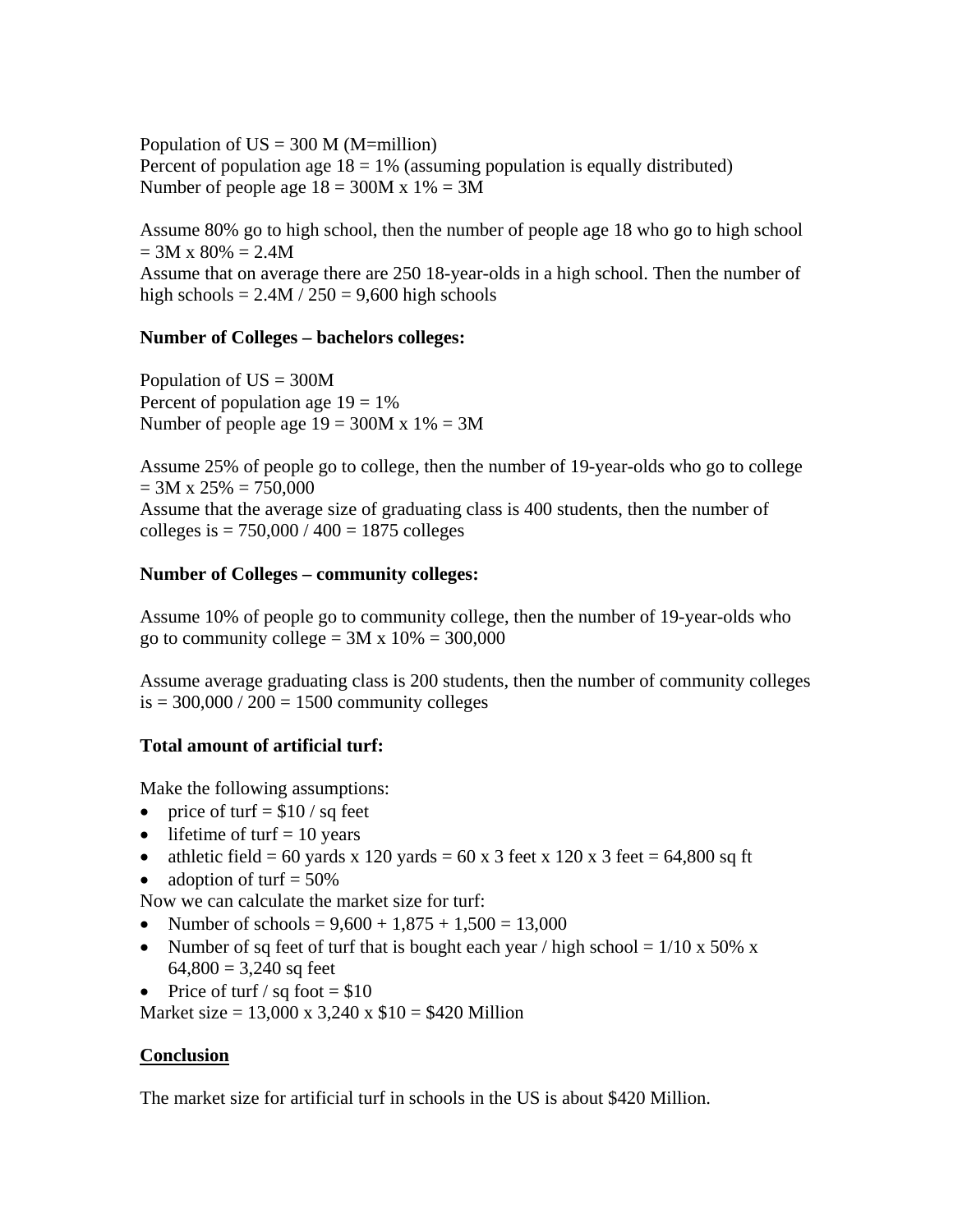## **Case 6: Retail Bank**

Accenture, 2nd Round

### **The Problem**

Our client is the private division of a retail bank that has 100,000 clients, \$500,000,000 in revenues, and \$150,000,000 in net income. Our client's goal is to double the revenues and profits of the business in 5 years. Assess the feasibility of the goal. Prioritize the two or three most important steps they should take in their action plan.

### **Information Gathering**

*Read this information well before you give the case. Share this information in each bullet only if the candidate asks for it in a clear and deliberate way.* 

**Pricing:** they make their revenues from interest and fees

**Costs:** transaction costs, salaries. The nature of the sale is one-on-one pitch between the bank sales person and the customer. So the salary cost and the transaction costs tend to be high.

**Geography:** They have a large presence in the North East and a moderate presence in the South East

**Products:** They have 4 product lines, with the following ranks in revenue and profit generation:

|                                      | Revenues |  |
|--------------------------------------|----------|--|
| • Private banking:                   |          |  |
| deposits<br>O                        |          |  |
| loans<br>$\cap$                      |          |  |
| Investment management:<br>$\bullet$  |          |  |
| brokerage<br>O                       |          |  |
| advice<br>$\Omega$                   |          |  |
| access<br>∩                          |          |  |
| Trust:                               | 3        |  |
| State planning and trust<br>O        |          |  |
| <b>Transferred</b> death<br>$\Omega$ |          |  |
| Insurance:                           |          |  |

**Customers:** 20-25% of customers purchase more than one product. 75-80%% of customers purchase only one product. They are segmented into 5 groups:

| Volume | Number of Customers |
|--------|---------------------|
|        |                     |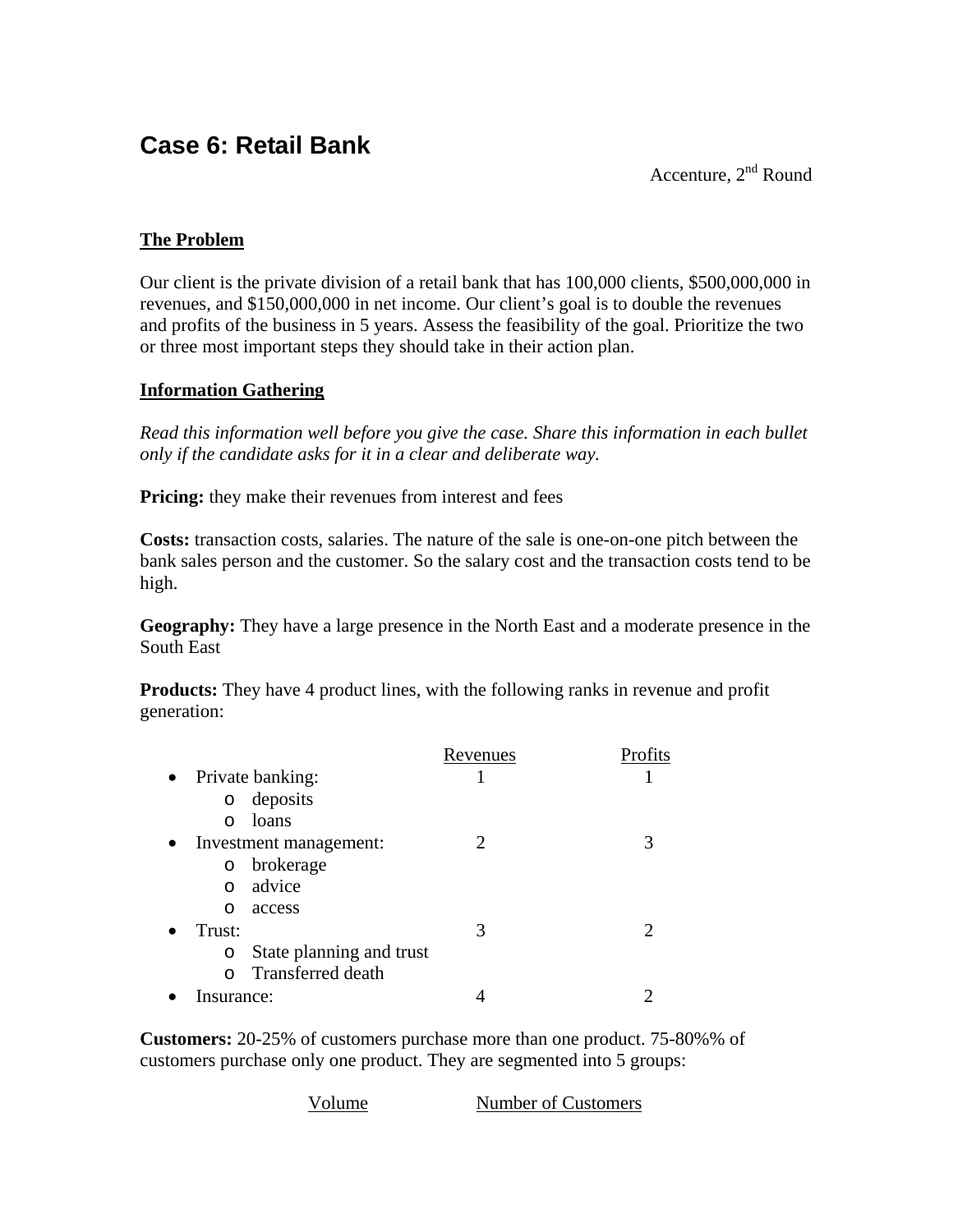| Ultra High:    | $$10M+$             | .5% |
|----------------|---------------------|-----|
| High Net:      | \$1M-\$10M          | 10% |
| Affluent:      | $$0.5M-S1M$         | 20% |
| Mass Affluent: | \$100,000-\$500,000 | 25% |
| Mass:          | \$0-\$100,000       | 40% |

The Ultra High, High Net, and Affluent segments generate 60-70% of the revenues, while the Mass Affluent and Mass segments generate 30-40% of the revenues.

### **Analysis**

*At this point the candidate should start analyzing the numbers to make fact based recommendations.* 

**Buyer selection:** Since transaction costs tend to be the same for the different customer segments, it makes sense to grow the number of the higher revenue generating customers and decrease the number of the lower revenue generating customers. We can attract the top 3 segments by marketing more selectively and doing promotions for higher income customer groups. We can discourage less affluent customers by raising the prices on them, giving them the option to add more profits, or switch to a competitor.

**Cross sell:** Since 75% of customers purchase only one product. There's an opportunity for cross-sell between the different product lines. Assuming that we will only serve the top 3 customer segments:

Revenue generated by customers in top 3 customer segments  $= $500M \times 70\% = $350M$ 

Revenue generated by customers who only have one product =  $$350M \times 75\% = $262.5M$ 

If we assume that the 4 types of products generate comparable revenues, then if we crosssell each customer 3 other products then the new revenue will be =  $$262.5 \times 4 = $1,050M$ 

### **Conclusion**

It is feasible to double revenues and profits if we can only cross-sell our current customers the other products in our business. The next steps Private Retail Bank should take are:

- Give incentives to the bank's sales force to cross sell different products to its existing customers.
- Do promotions for the top 3 affluent market segments.
- Increase its prices in its bottom 2 mass market segments to "fire" its unprofitable market segments.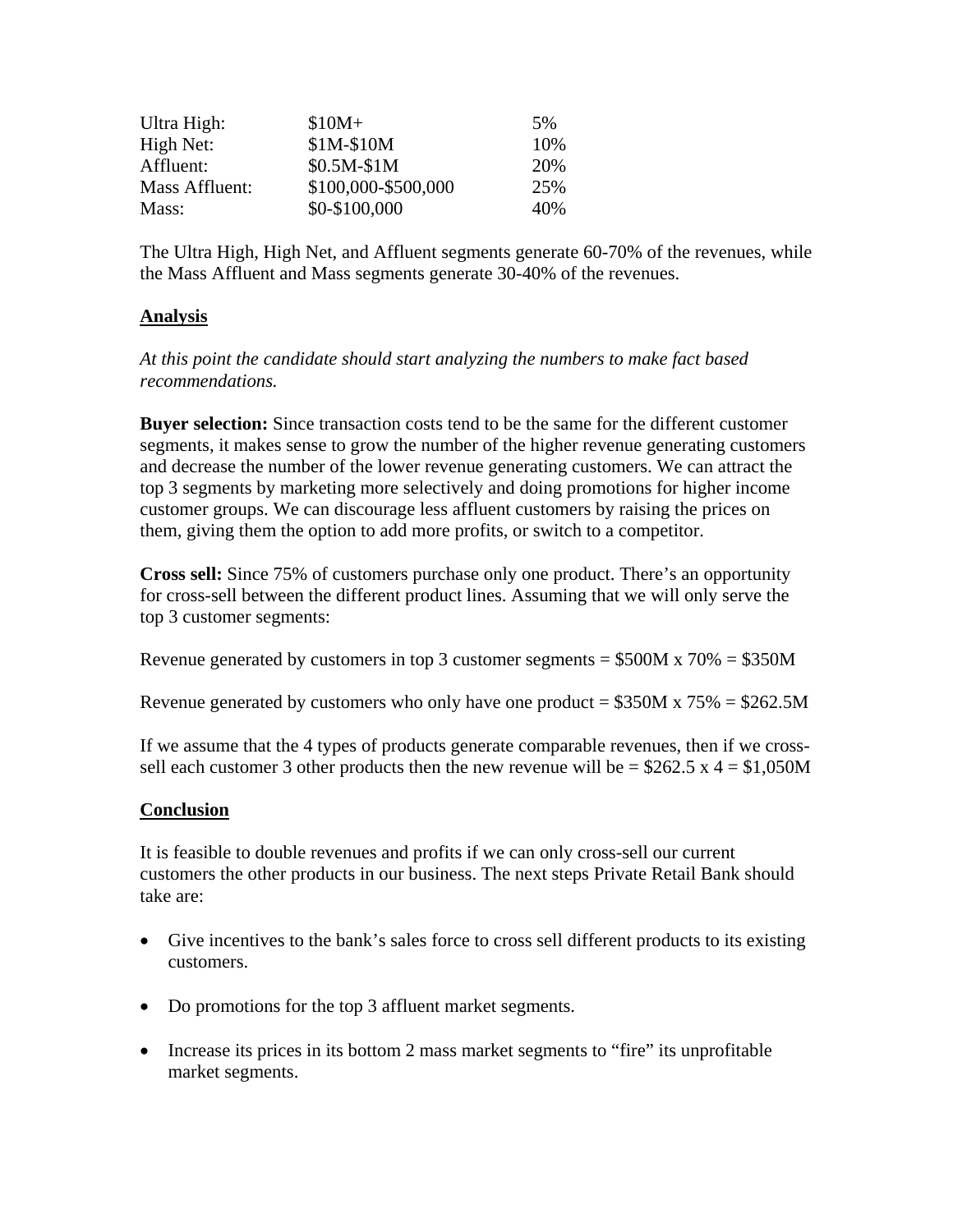## **Case 7: Coffee Shop**

Bain,  $1<sup>st</sup>$  Round

### **The Problem**

A friend asked me if I wanted to buy his coffee shop for \$100,000. Do you think I should do it?

### **Information Gathering**

*Read this information well before you give the case. Share this information in each bullet only if the candidate asks for it in a clear and deliberate way.* 

**Location**: The coffee shop is in Vail, Colorado

#### **Products/Prices**:

Cup of coffee, \$4.00 Bottled Water, \$2.00 Pastries, \$3.00

#### **Variable Cost**:

All products have a 50% margin

#### **Customers**:

The shop serves mostly locals, not tourists, so demand is consistent throughout the year

### **Other Costs:**

Rent was \$500 per month Wages (for 2 employees) were \$8.00 per hour. The shop is open 12 hours a day, six days a week

Tell the candidate that he can assume that the coffee shop will bring in consistent profits.

#### **Analysis**

This is a valuation question. So to get the value of the coffee shop we need first to get the profitability.

#### **Revenues**

Estimate market size.

Assume that the coffee shop gets 10 customers per hour in slow hour and 20 customers per hour in a busy hour. The first and last 2 hours of the day are busy hours. So the coffee shop gets  $20x4 + 10x8 = 160$  customers/day.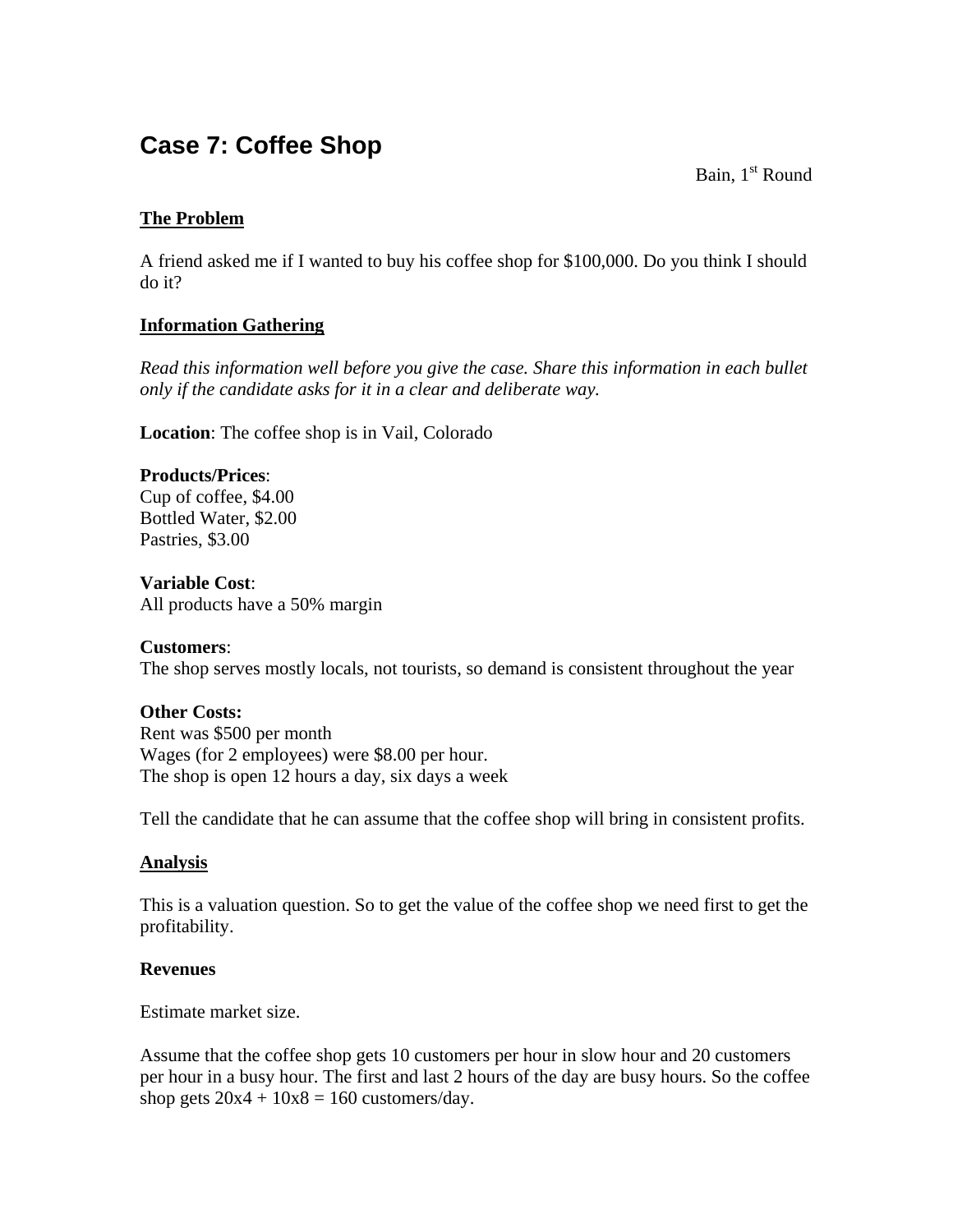If we assume all the hours as busy hours on Saturday, then we have  $20x12=240$  hours on Saturday.

Number of customers / week =  $160 \times 5 + 240 \times 1 = 1040$ Number of customers / year =  $1040 \times 50 = 50,200$ 

Assume 60% of customers order coffee, 30% order pastry, and 10% order a bottle of water, then the spend is:

50,000 x 60% x 4 + 50,000 x 30% x 3 + 50,000 x 10% x 2 = \$175,000

#### **Fixed Costs**

Rent =  $500 \times 12 = $6,000$  $Wages = $8 \times 12 \times 6 \times 50 = $30,000$ 

We can also make assumptions about utilities and insurance.

#### **Profits**

Profits =  $175,000 \times 50\%$  -  $36,000 = $52,500$ 

Assume a 40% tax rate:

Profits after tax =  $52,500 \text{ x } (1-40\%) = $31,500$ 

#### **Valuation**

If we assume that the coffee shop is in operation for 5 years and we use a 10% WACC, then its value would be:

Value =  $31,500 + 31,500/1.1 + 31,500/1.1^2 + 31,500/1.1^3 + 31,500/1.1^4 = $131,000$ 

#### **Conclusion**

As long as the sales would be consistent for the rest of the 5 years, it would be profitable to buy the coffee shop. Further analysis could be done on the management experience and the competition to ensure that sales would be consistent.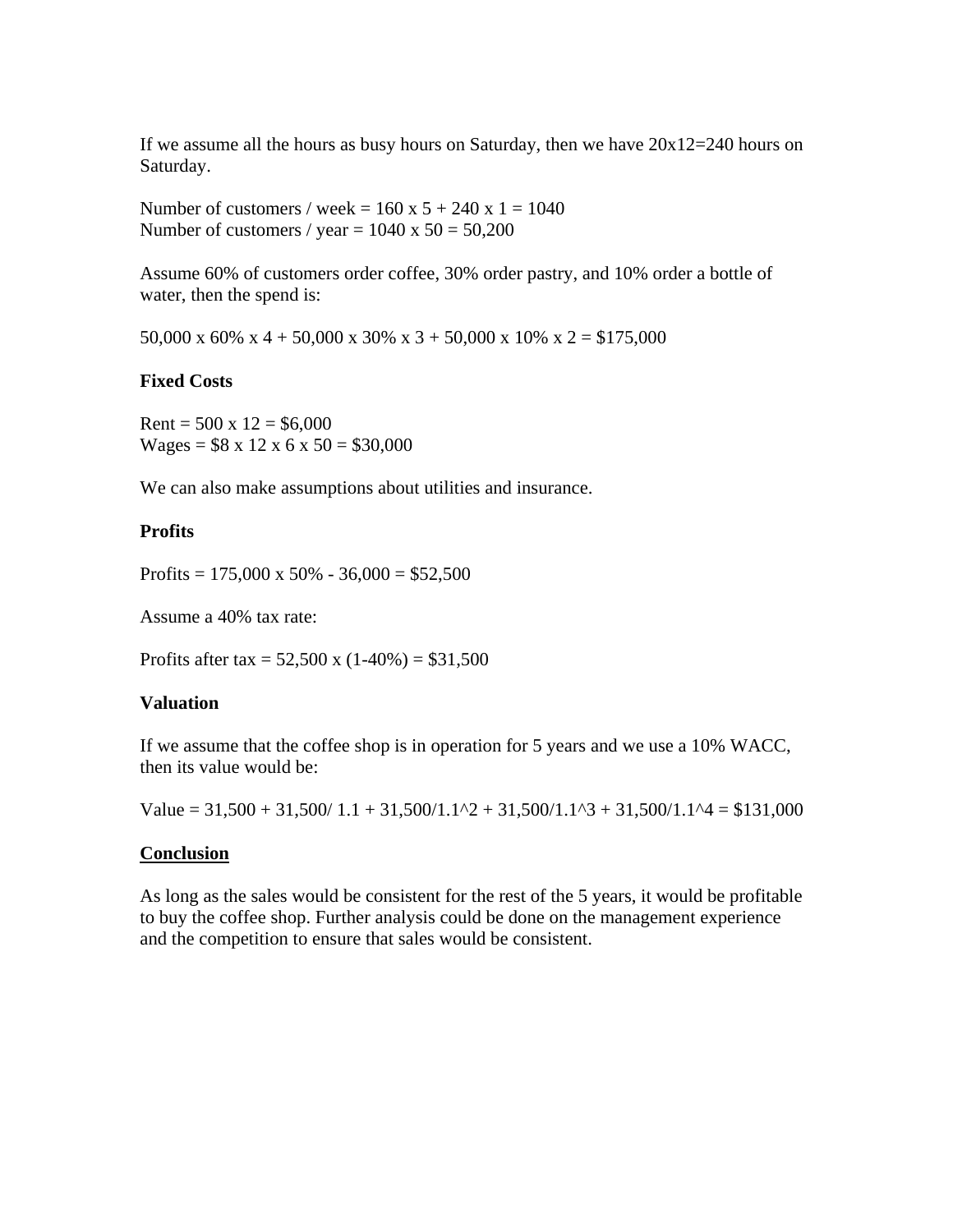## **Case 8: S SOFTWARE**

### **The Problem**

An US software company wants to offshore its engineering/designing unit to India, as well as to penetrate into the India software engineering market. Should they do it?

### **Information Gathering**

*Read this information well before you give the case. The candidate is supposed to figure our following information by asking appropriate questions. The interview style is pleasant but reserved.* 

Since it's a two-fold question, a strong candidate will begin with laying out a clear scope and then gather relevant information to analyze the situation.

|                |             | Yes                       | N <sub>0</sub>             |
|----------------|-------------|---------------------------|----------------------------|
|                |             | Definitely offshore       | Offshore but also find     |
|                |             |                           | out other critical factors |
| Other benefits | Significant |                           | to enter the India         |
| of off-shoring |             |                           | market                     |
|                |             | Evaluate the India market | Stay in current market     |
|                |             | independently with        | and strengthen             |
|                | Minor       | market, customer,         | competitiveness            |
|                |             | competition, etc.         |                            |

Off-shoring is critical to access local market

**Market Share** – the company is the industry leader in US with close followers chasing behind.

**Profitability** – declining (unknown reason, but increasing labor costs can be a reasonable assumption).

**Capability** – strong engineering department in the US.

**Cost –** R&D is the major cost and Indian engineers are estimated to be 1/4 of the cost of the US engineers with the same technical capability.

### **Customer** –

- Has a strong existing customer base in the US.
- Customers care about the quality of service, but are also considering lowering cost in the long run.

*A strong candidate should follow up with questions about customer segmentation.*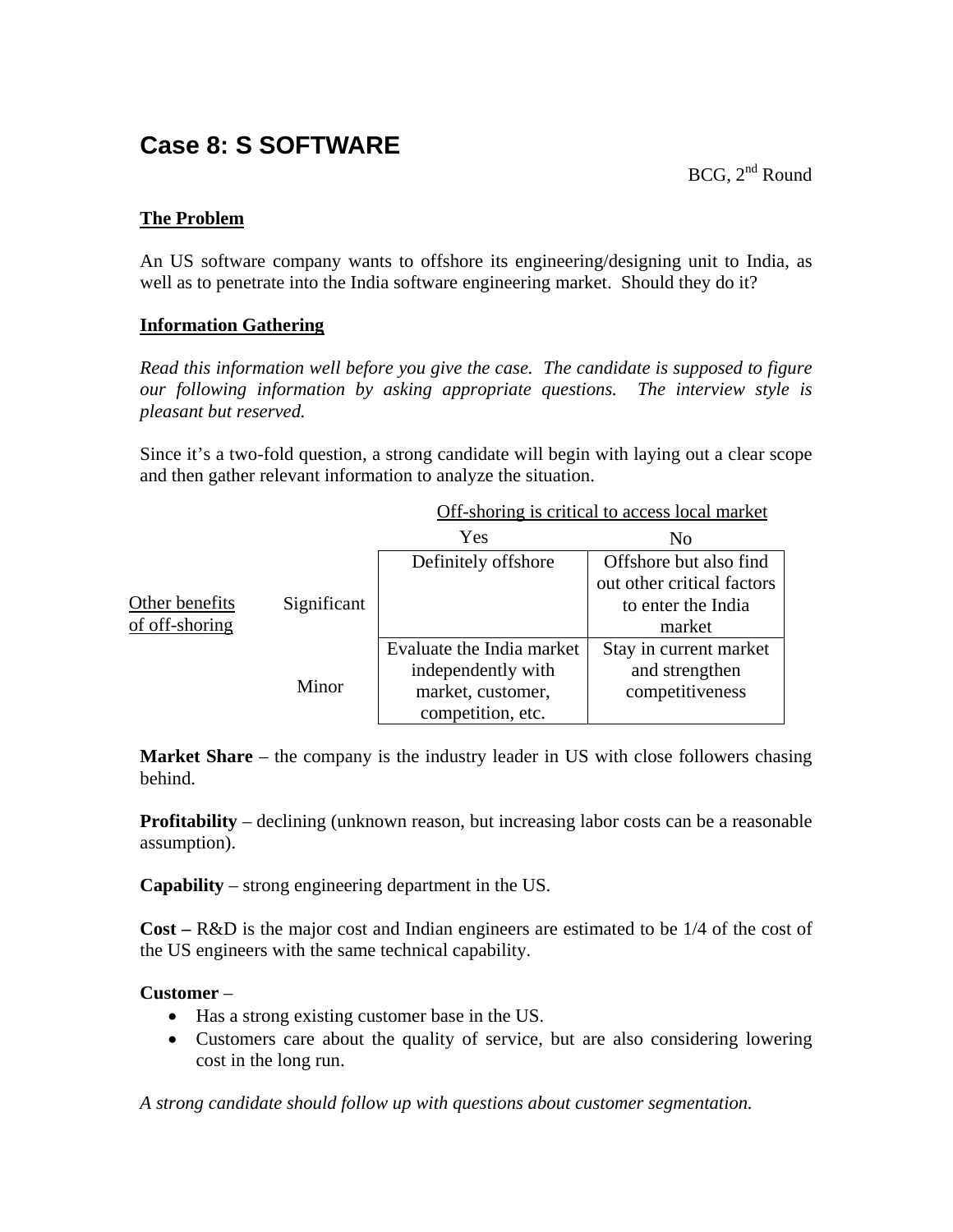- Most of S Software's clients are medium to large companies in US.
- The most profitable clients are large companies in developed countries where S Software already has a strong base.
- S Software doesn't have any international presence yet.

#### **Competition – US**

• Key US competitors are all off-shoring in order to lower the cost.

#### **Competition – International**

- The growth of the international market is impressive compared to the more mature and stable US market.
- Key competitors are expanding their international business aggressively.
- India is one of the fastest growing international markets as well as the one with the largest market size.

*A strong candidate will get the hint that entering the international market, especially the India market, is critical for the company to both fulfill current customer's emerging needs of cost saving and grow its future business. He/she should then start to compare the competitive advantages between large US companies off-shoring and local Indian players.* 

|                                     | US companies | Indian players |
|-------------------------------------|--------------|----------------|
| Ability to fulfill customized needs |              |                |
| High quality services               |              |                |
| Access to most profitable clients   |              |                |
| Cost advantage                      |              |                |
| Local market knowledge              |              |                |
| Local client / government / supply  |              |                |
| chain relationships                 |              |                |
| Low legal risks                     |              |                |

#### **Conclusion**

The short answer is "Yes". The situation falls into the upper left corner of the matrix because –

- In the long-run, even current customers with established relationship will need to look for cheaper alternatives. S Software can offshore its R&D to lower the cost but still keeps its customer service team in the US to maintain the high service quality.
- Although clients in the developed country are more profitable, the actual growth of the market is limited. Developing markets like India might not be as profitable as the US, but with the huge and growing market size, even capturing a small percentage of the market can provide substantial profits.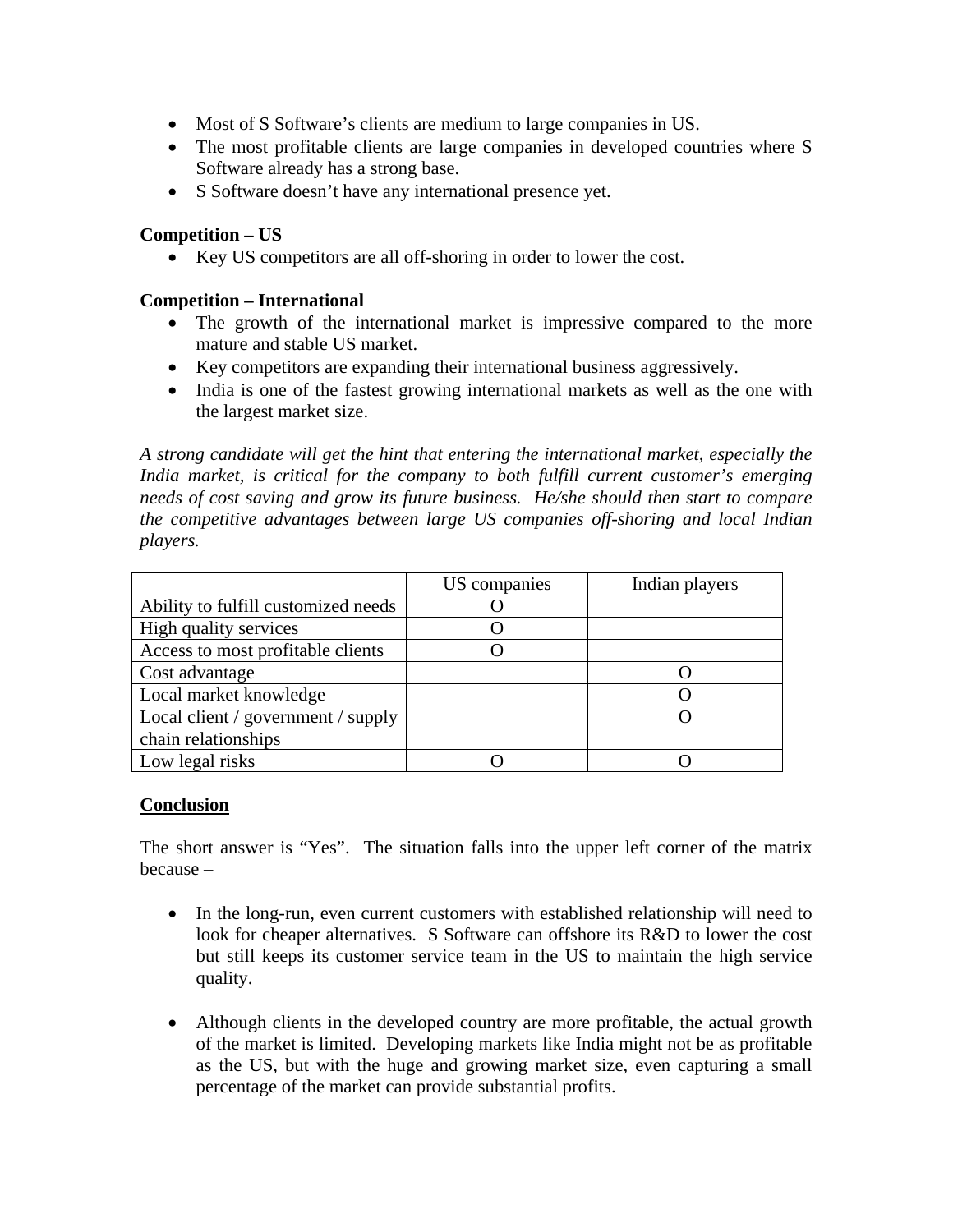- S Software might lack knowledge of the Indian market, but its strong customer relationship management skills, large existing customer bass, and the understating of unique customer needs can be further leveraged in India. In addition, hiring local talent or partnering with local companies can help solve the concern of the lack of local knowledge.
- The legal risk as well as the political risk in India can be considered low.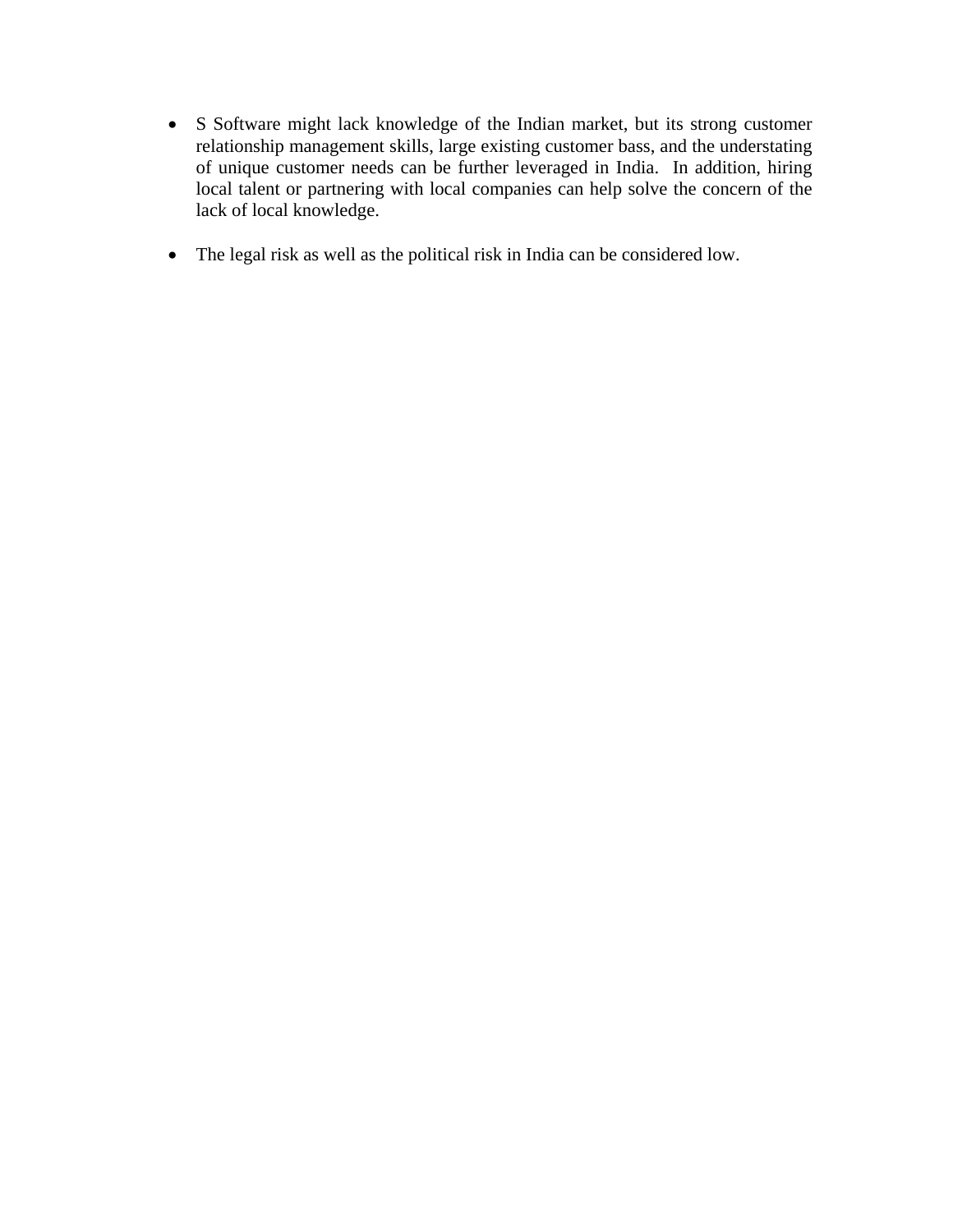## **Case 9: H HEALTH**

McKinsey,  $1<sup>st</sup>$  Round

### **The Problem**

A US health care provider suffered a profit decline last year. You are hired to solve this problem.

### **Information Gathering**

*Read this information well before you give the case. Basic information should be given as the candidate asks for it, but the rest of the interview is very directive. The candidate is supposed to follow the direction and do the math confidently. The interview style is pleasant and helpful.* 

### **Background Information**

- The key revenues come from commissions.
- H Health signs contracts with patients and provides medical services.
- H Health has 300 contracted physicians.
- A "referral" is necessary if certain medical treatment/service can't be provided by H Health's contracted physicians.

### **Question 1: How would you approach this problem?**

*Answer:* 

 $Profit = Revenue - Cost$  $=$  No. of patients  $*$  (unit price – variable cost) – fixed cost

*The candidate can be creative to come up with possible reasons for revenue decrease and cost increase. Some examples –* 

Revenue declined:

- number of patients dropped
- unit price dropped
- competition grew their market share

Cost increased:

- VC: number of visits increased (e.g. major flu), per person cost increased (e.g. cost of the medicine), referral cost increased
- FC: physician's salary increased

**Question 2: Competitor analysis – why is our referral cost higher than the competitor?** 

|                            | <b>H</b> Health              | <b>Sunshine</b> |
|----------------------------|------------------------------|-----------------|
| Number of patients 300,000 |                              | 500,000         |
| <b>Referral cost</b>       | \$20 (per member, per month) | $$15$ (same)    |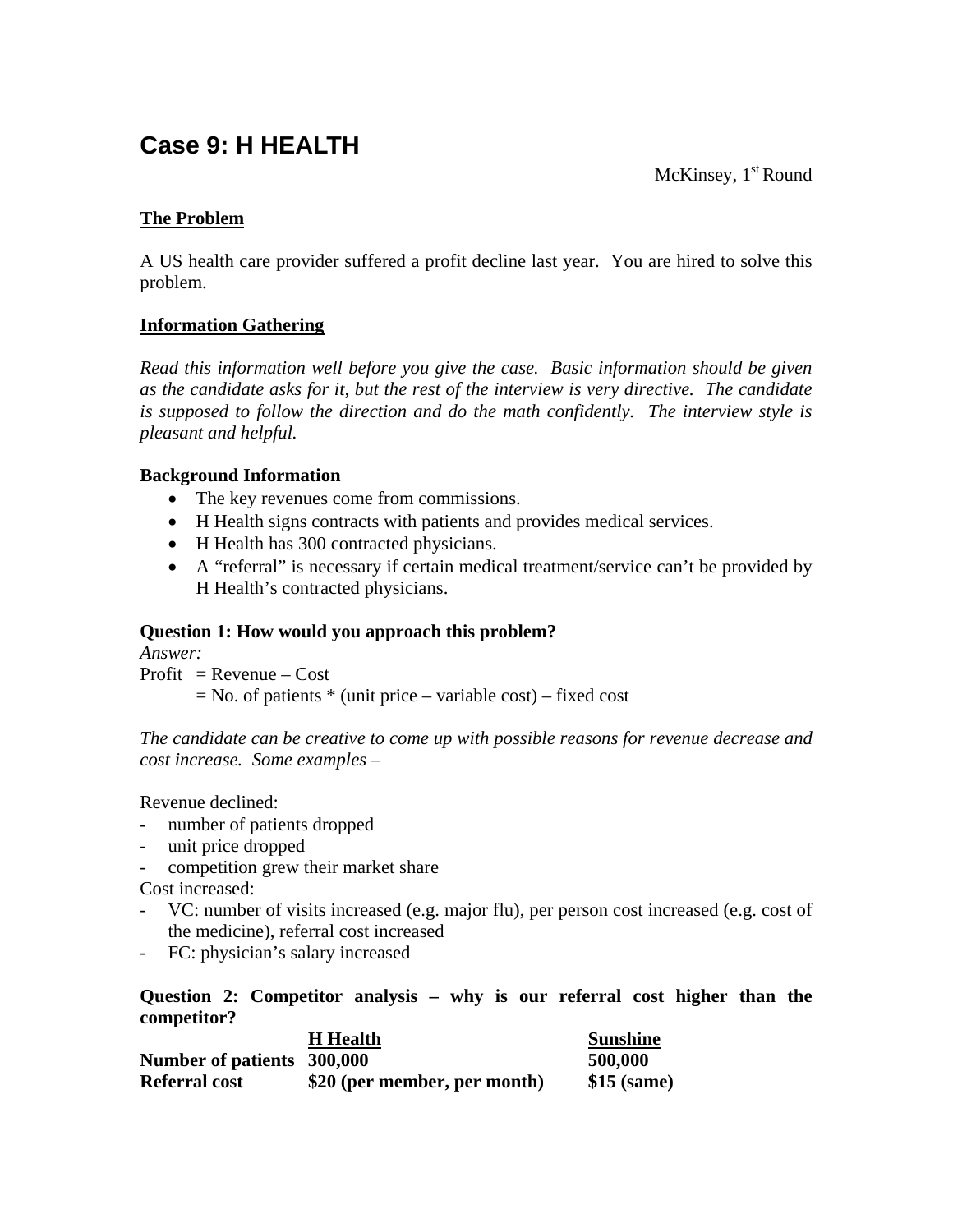*Answer: (again, the candidate is encouraged to be creative)* 

- Economies of scale
- Lower administration costs
- More contracted physicians

**Question 3: Assuming none of the contracted physicians have the specialty of cardiology, estimate the number of referrals per year for cardiology based on the following information:** 

#### **Number of patients: 300,000**

**20% of the total population is > 65 years old, and 30% of them need treatment For the rest of the population, there's a 10% chance for them to require the treatment** 

**The treatment usually requires 5 visits to the doctor per year.** 

*Answer:*   $>65$  years = 300,000 $*0.2*0.3 = 18,000$  $< 65$  years = 300,000 $*$ 0.8 $*$ 0.1 = 24,000 42,000 $*5$  times/year = 210,000 (times/year)

#### **Question 4: The actual number of referrals is 300,000. Why is it higher than the estimate?**

*Answer:* 

- H Health's clients do not have the same weight between different ages as the total population
- They underestimated the number of visits per year
- More demanding patients ask to be referred even if they don't have such issues
- Physicians refer non-cardiology patients because they don't want to take the risk and are not motivated to provide services even if they are capable

**Question 5: How much does the number of referrals have to decrease in order to justify following incentive plan to encourage contracted physicians to be more responsible?** 

**Incentive plan: Bonus: \$100,000 / year to top 10 physicians with the lowest referral rate Training: \$1,000,000** 

**Referral cost: \$200 per referral Current no. of referral: 300,000** 

*Answer:*  Total  $cost = 2,000,000$  $2,000,000/200 = 10,000$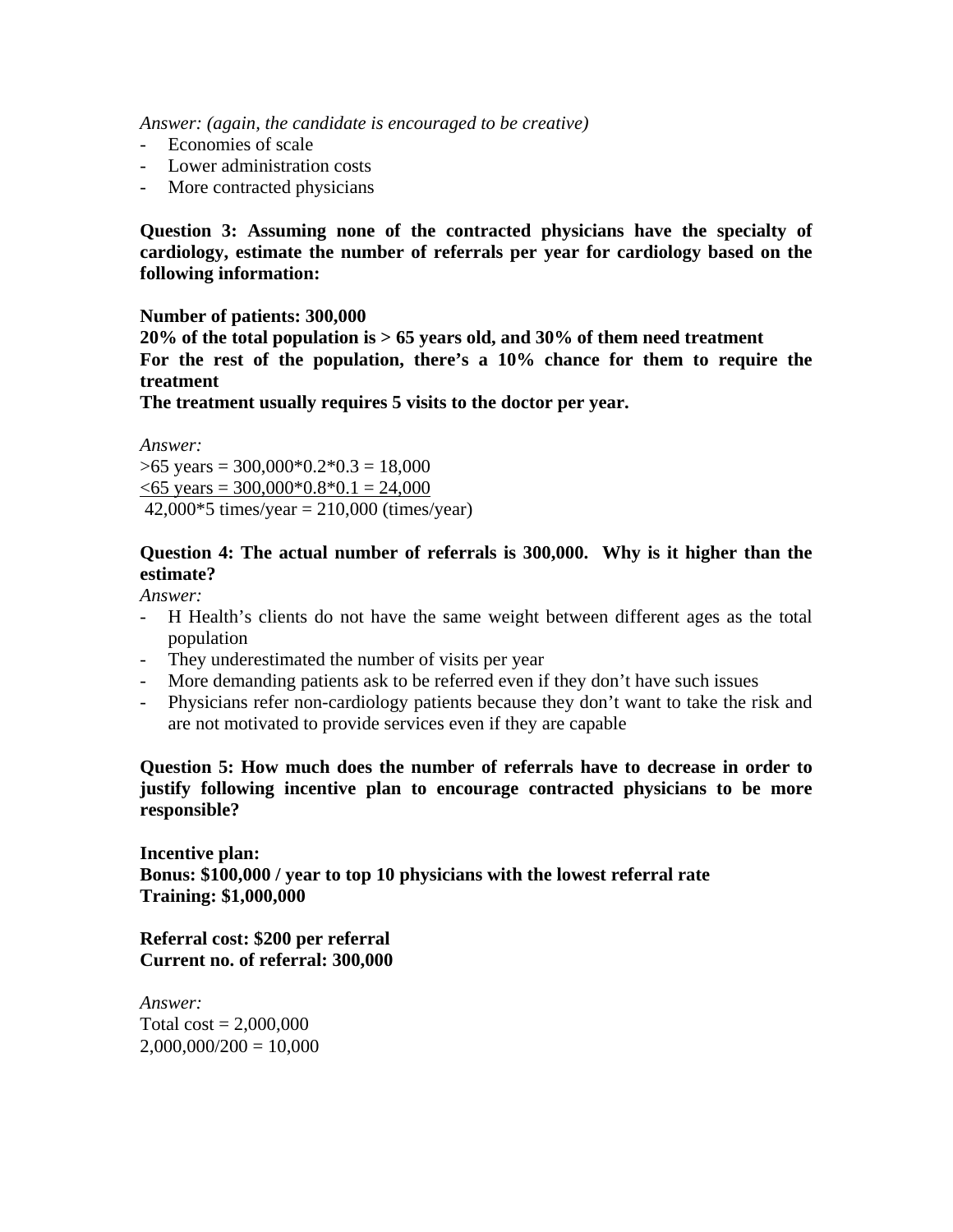**Question 6: If the incentive plan can reduce the number of referrals by 5% for year one and 2% for year two, what is the total saving?** 

*Answer:*   $Y1 = 300,000*5% = 15,000$  $Y2 = (300,000 - 15,000) \times 2\% = 5,700$ Total saving =  $(15,000 + 5,700)$  \* \$200 - \$2,000,000 \* 2 = \$140,000

#### **Question 7: Apart from Cardiology, how can H Health improve the number of referrals in general?**

*Answer:* 

- Increase training to improve physician's capability
- Extend the incentive program to other departments
- Improve the quality of relationship with the patients and build up the trust
- Improve/remove physicians who are outliers with extremely high referral rate
- Increase the no. of contracted physicians
- Partner with other health care provider to lower referral cost

### **Conclusion**

According to the example of cardiology, H Health should improve its profitability by lowering the referral cost. H Health can

- reduce the number of referrals, and/or
- reduce the cost per referral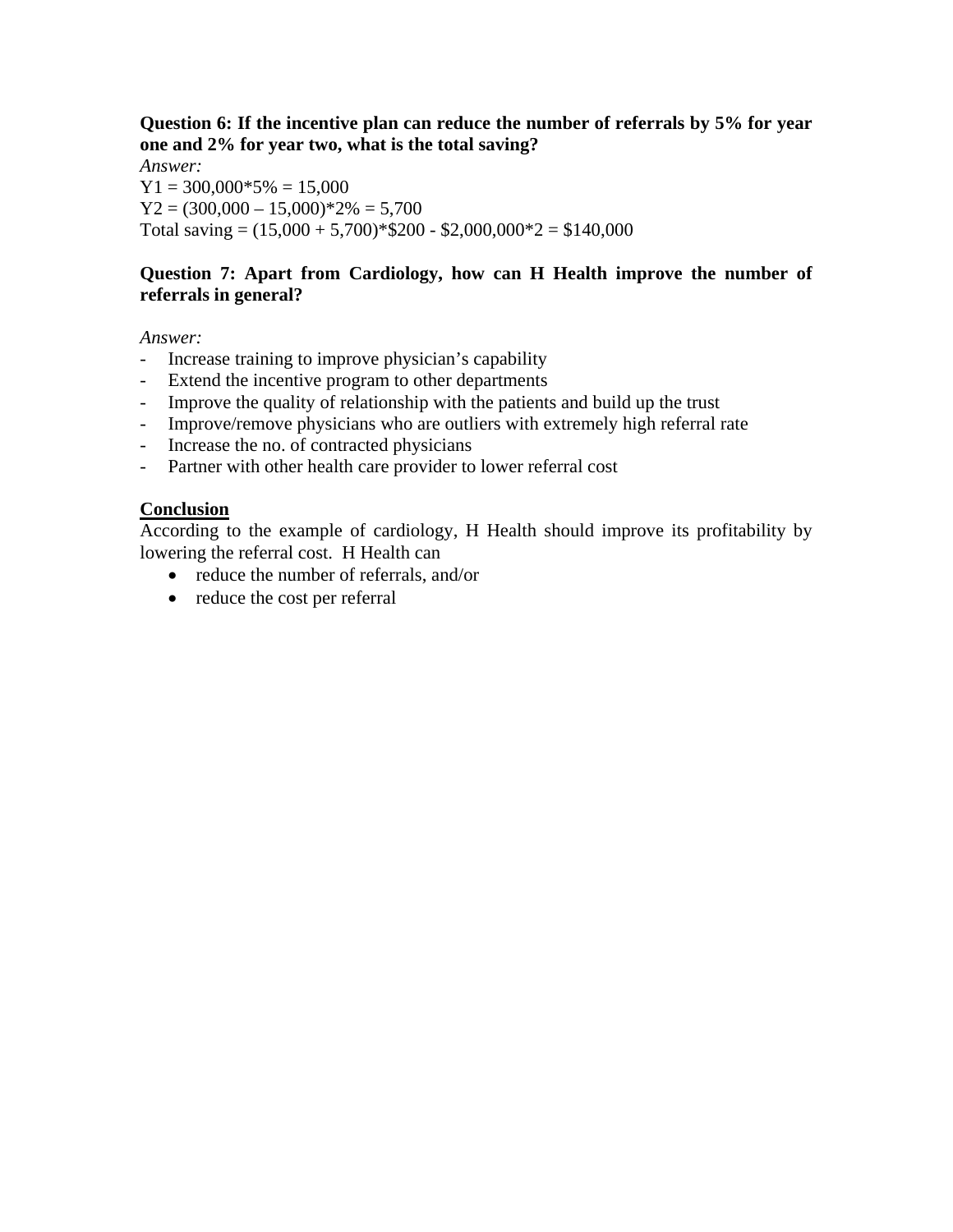## **Case 10: H HOTEL**

Booz Allen Hamilton,  $1<sup>st</sup>$  Round

### **The Problem**

You are hired by H Hotel to advise whether they should raise their daily room rate from \$160 to \$180.

#### **Information Gathering**

*Read this information well before you give the case. There's very limited information to begin with, therefore the candidate is expected to ask questions, but in a structured way. Allow 10-15 seconds for the candidate to layout his/her assumptions for each step of the analysis before giving any clues. Certain level of stress should be created but the overall interview style is pleasant.* 

#### **Industry Overview**

- Overall market: stable.
- Segmentation: the hotel industry can broadly be divided into two segments that serve different customer needs – one for business purposes and the other for vacation.

*Exploration:* Let the candidate characterize each segment. For example: business hotels usually locate in the **center of metropolitan areas**, are **smaller** in size compare to the average vacation resorts, are better equipped with in-room business services like internet/fax/printer, and are more flexible in booking. Vacation hotels have to be in a touristy or scenery area but not necessary in the center of it, have a wider range of price and facilities, and with more **fluctuations in demand**.

• Competition: The client is the leader in the Business Hotel segment and an average player in the Vacation Hotel segment.

#### **Internal Company Analysis**

• The client decided to focus on the Business Hotel unit. Why do you think they made such decision?

*Answer*:

- 1) **Location advantage**: since the client is already the leader in this segment, they must have already blocked the best locations in most of the big cities. Competitors are hard to compete with this given the fact that the supply of space in hot spots is very limited.
- 2) **Steady revenue stream**: once contracts with big corporations are signed, the demand of business traveling is much easier to predict than vacation hotels which contributes to a higher occupancy rate. In addition, a fixed price can be set more easily.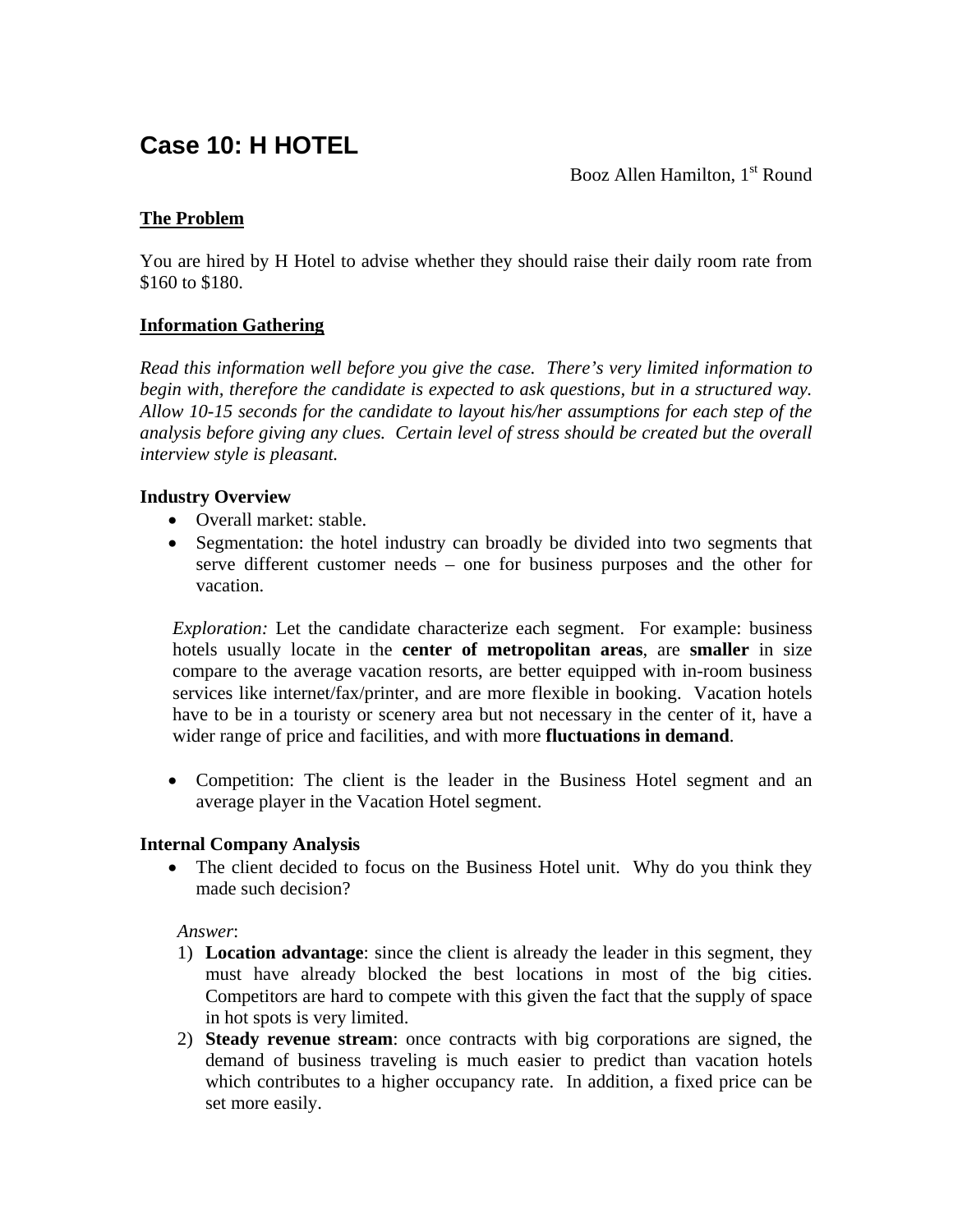- 3) **Lower maintenance cost**: business hotels tend to be smaller in size and need less recreational facilities.
- From an internal view of the company, why do you think they wanted to increase the price?

*Answer:* To increase profitability.

Does it make sense from H Hotel's internal view?

*Answer:* The usual **Profit = Revenue – Cost = Price\*Quantity – (Fixed Cost + Variable Cost)** function should appear here. Hint the candidate that there's not much room for cost saving by saying "they already outsourced the cleaning service", "they just went through a major layoff and cut the staff by half", "their restaurant and bar are operating efficiently", etc. On the revenue side, both increasing quantity (occupancy rate) and price (room rate) can increase H Hotel's revenue.

#### **External Consumer Analysis**

How is the price increase going to impact consumers' behavior?

*Answer:* The candidate should look into both the "**end user**" (the actual business travelers) and the "**customer**" (the corporations that H Hotel has contracts with). The impact on end users is limited since they don't pay for it. They won't stop

staying at H Hotel as long as the service level, flexibility, location, and other conditions remain the same.

For the customer, most of them have long and stable relationship with H Hotel (that's what makes H Hotel the leader of Business Hotel) will only leave if

1) the price is not competitive compare to H Hotel's competitors (in this case it's still competitive)

2) the price exceeds the cap of its traveling expense (in this case the cap is \$240)

3) no extra benefits come with the price increase (in this case H Hotel provides better services, more business friendly facilities, etc.)

Assuming H Hotel successfully increased the price, what can they do to the "end" user" to increase demand?

*Answer: Let the candidate e creative here, but make sure they hit following points.* 

**Differentiation**: On the **product** side, H Hotel can improve its convenience (e.g. provide transportation/get the hottest spot in the emerging area of a city), increase its business friendliness (e.g. in-room fax/printer), and upgrade its rooms, etc. For the **service**, H Hotel can create a more personalized experience for consumers by keeping track of each traveler's special demand, set the room differently, etc. One step further, H Hotel can also lock consumers in by offering **traveler specific promotion** (different from the ones for the corporate), such as offering free gifts to the consumers (e.g. shopping coupons) or cross promotion between H Hotel's